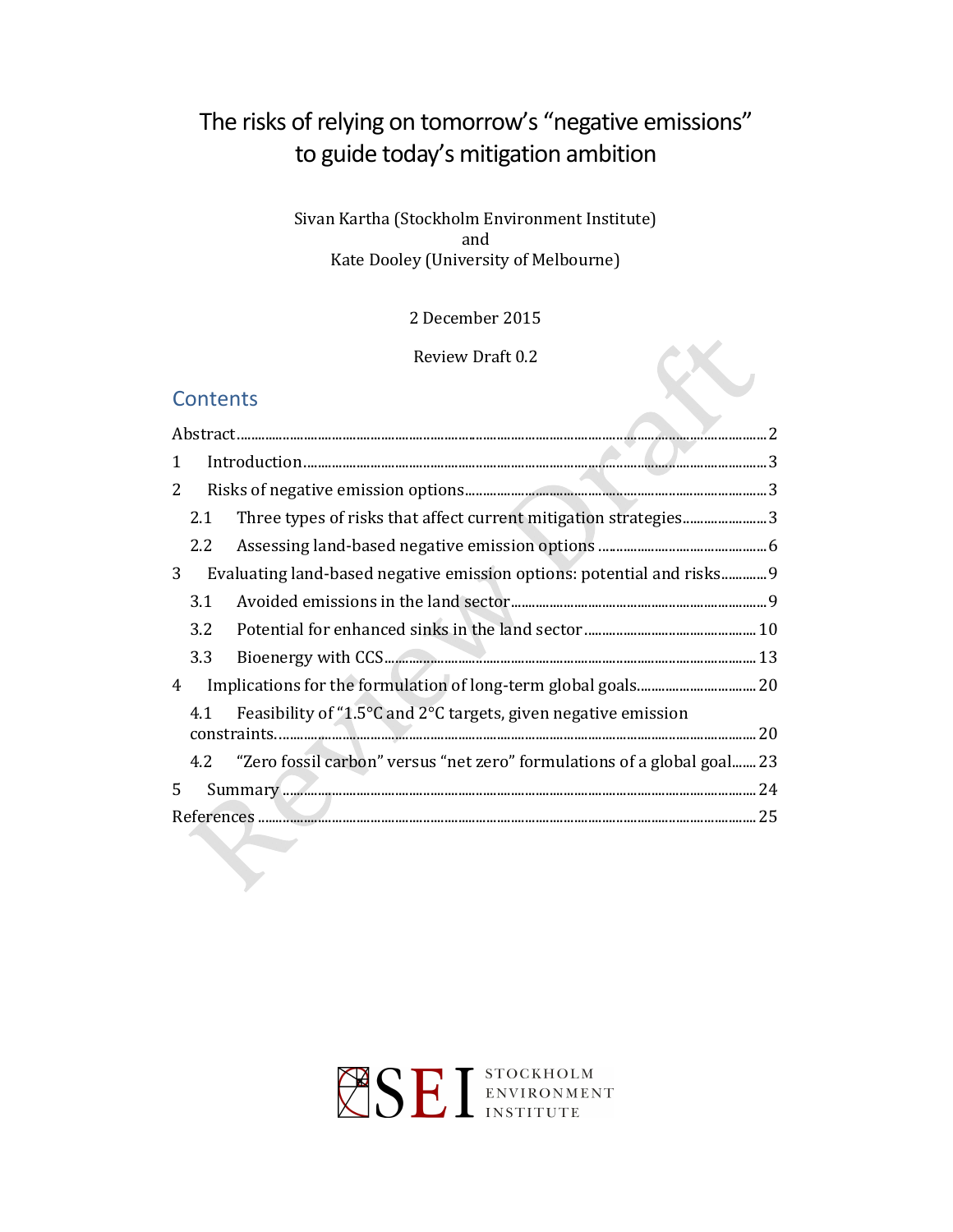## Abstract

This paper focuses on the risks associated with "negative emission" options for drawing carbon dioxide from the atmosphere through photosynthesis and storing it in landbased sinks. It examines what these risks mean for near-term actions and long-term mitigation strategies, including the 1.5°C and 2°C temperature limits. Negative emissions options have increasingly appeared – sometimes transparently and sometimes only implicitly – in analyses and discussions of society's options for addressing the challenge of climate change. Deployed later in the century, negative emissions could allow society to "undo" emissions that occurred earlier, enabling us to honor a given carbon budget in the long run, even after having grossly exceeded it in prior decades.

We identify three types of risks associated with using negative emissions in such strategies: (i) the risk that negative emission options do not prove feasible in the future when they are ultimately required; (ii) the risk that unacceptable ecological and social impacts are unavoidable for large-scale deployment; and, (iii) the risk that the reversal of emission reductions is caused by human or natural forces, including climate change.

In light of these three types of risks, we examine four main land-based negative emissions options: ecosystem restoration, mosaic-landscape restoration, reforestation, and bioenergy with carbon capture and sequestration (BECCS).

Of the mitigation pathways presented in the literature as "likely" to comply with a  $1.5^{\circ}C$ or 2°C goal, many assume the future availability of a very high volume of negative emissions (e.g., 1000 GtCO<sub>2</sub>), despite the absence of reasonable confidence that negative emissions at the required scale will be available from options that are technically and biophysically feasible, ecologically and socially acceptable, and reliably permanent. It is necessary to question whether a pathway can be considered "likely" to comply with a specified goal if it relies on negative emission options that themselves may not have a "likely" chance of proving feasible and providing reliable reductions at the needed scale. Embarking on such pathways could strand us at a later date with an insufficiently transformed energy economy, an exceeded carbon budget, and a carbon debt that cannot be repaid.

However, the literature also presents pathways (those that most rapidly reduce emissions from fossil fuels and deforestation) that rely on a significantly lower level of negative emissions for the 1.5°c pathways, or none at all for 2°c pathways. At this lower level, it is possible for ecosystem restoration and reforestation to provide the required volume of negative emissions. This avoids the need to rely on other options (BECCS, in particular) that pose higher risks of technical infeasibility and unacceptable ecological and social impacts.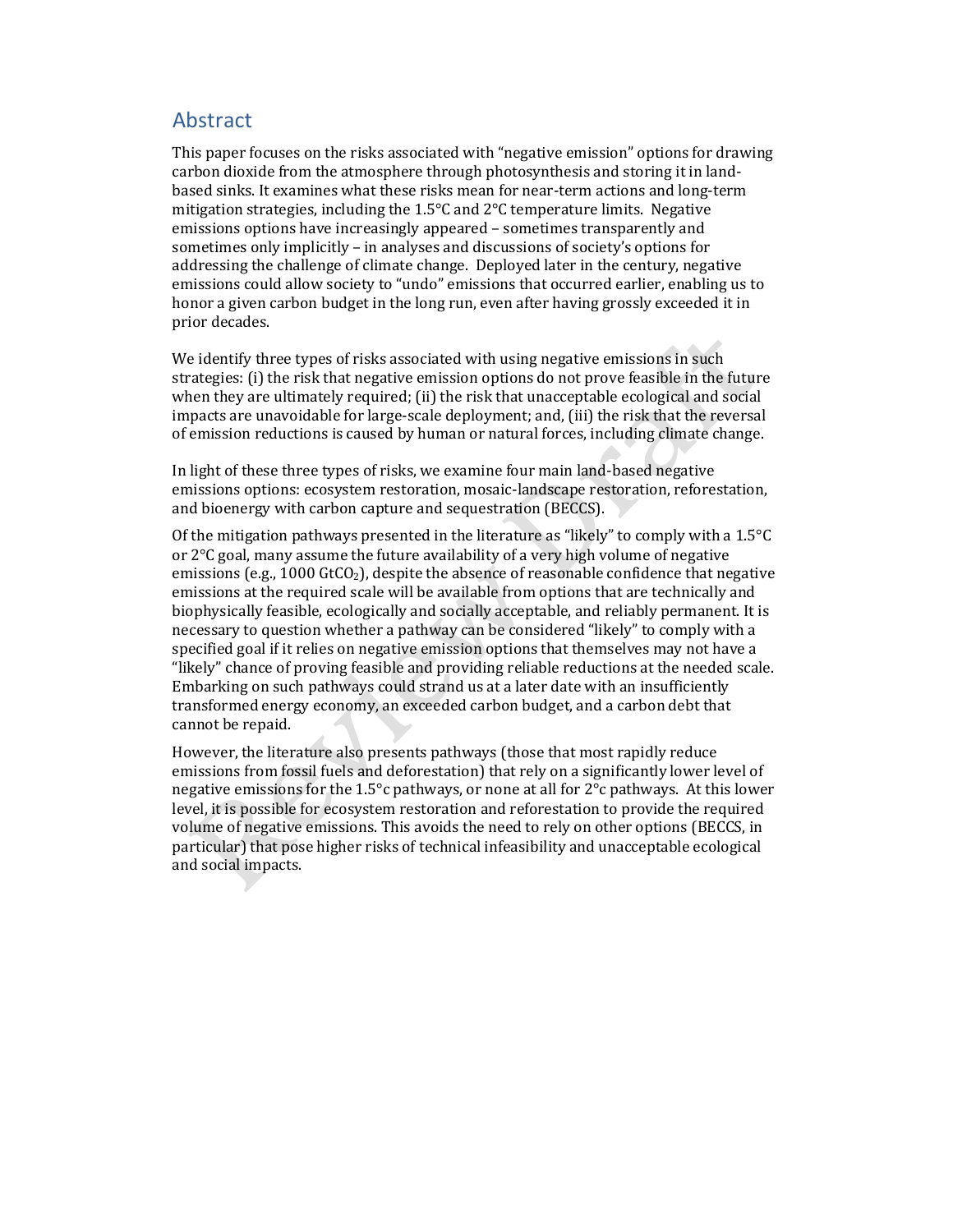## 1 Introduction

"Negative emission" mitigation options have increasingly appeared – sometimes transparently and sometimes only implicitly – in analyses and discussions of society's options for addressing the challenge of climate change. Negative emissions refers to carbon dioxide removal (CDR) from the atmosphere.

Some negative emission technologies are still considered speculative – such as direct air capture [ref] and ocean-fertilization [ref] and are not considered in this report as they do not tend to figure strongly in current discussions of mitigation strategies. Here we focus on those negative emissions based on drawing carbon dioxide out of the atmosphere through photosynthesis and sequestering it in plants and other organic material in land-based sinks. These land-based negative emissions options are increasingly looked to as cost-effective and feasible components of a mitigation strategy. The key options being widely considered are large-scale afforestation and bioenergy in combination with carbon capture and storage (BECCS). Less commonly assessed is the potential for landscape restoration, both of closed canopy forests and mosaic-restoration of more intensively used landscapes, to contribute to climate mitigation.

This paper focuses on the risks associated with negative emission options, and what they mean for near-term actions and long-term mitigation strategies, including the 1.5°C and 2°C limits. We argue that the risks are of a different nature than those posed by conventional mitigation options, because they may lock us into much higher levels of warming than intended. Indeed, by doing so, they may undermine society's mitigation efforts altogether.

Section 2 outlines the three types of risks posed by negative emission options and discusses the factors that contribute to those risks. Section 3 reviews the various land-based negative emissions options in light of those risk considerations. Section 4 discusses the implications of these findings for global 1.5°C and 2°C goals, for "zero carbon" vs "net zero carbon" formulations of global goals, and the choice of mitigation pathways generally.

## 2 Risks of negative emission options

## 2.1 Three types of risks that affect current mitigation strategies

All mitigation options come with risks that they might be less effective than expected. Energy efficiency investments might lead to unanticipated rebound in consumption; solar panels might decline in power output quicker than their manufacturers predicted; wind resources might not be optimally usable because of the need to avoid interfering with bird migration corridors. Naturally, as global society endeavours to reduce emissions, it will need to assess how effective its ongoing mitigation efforts are and what adverse impacts they impose, and to continually adapt strategies accordingly.

Negative emission options pose a very different class of risks, however, from which there may be no way to recover if things go wrong. This is because they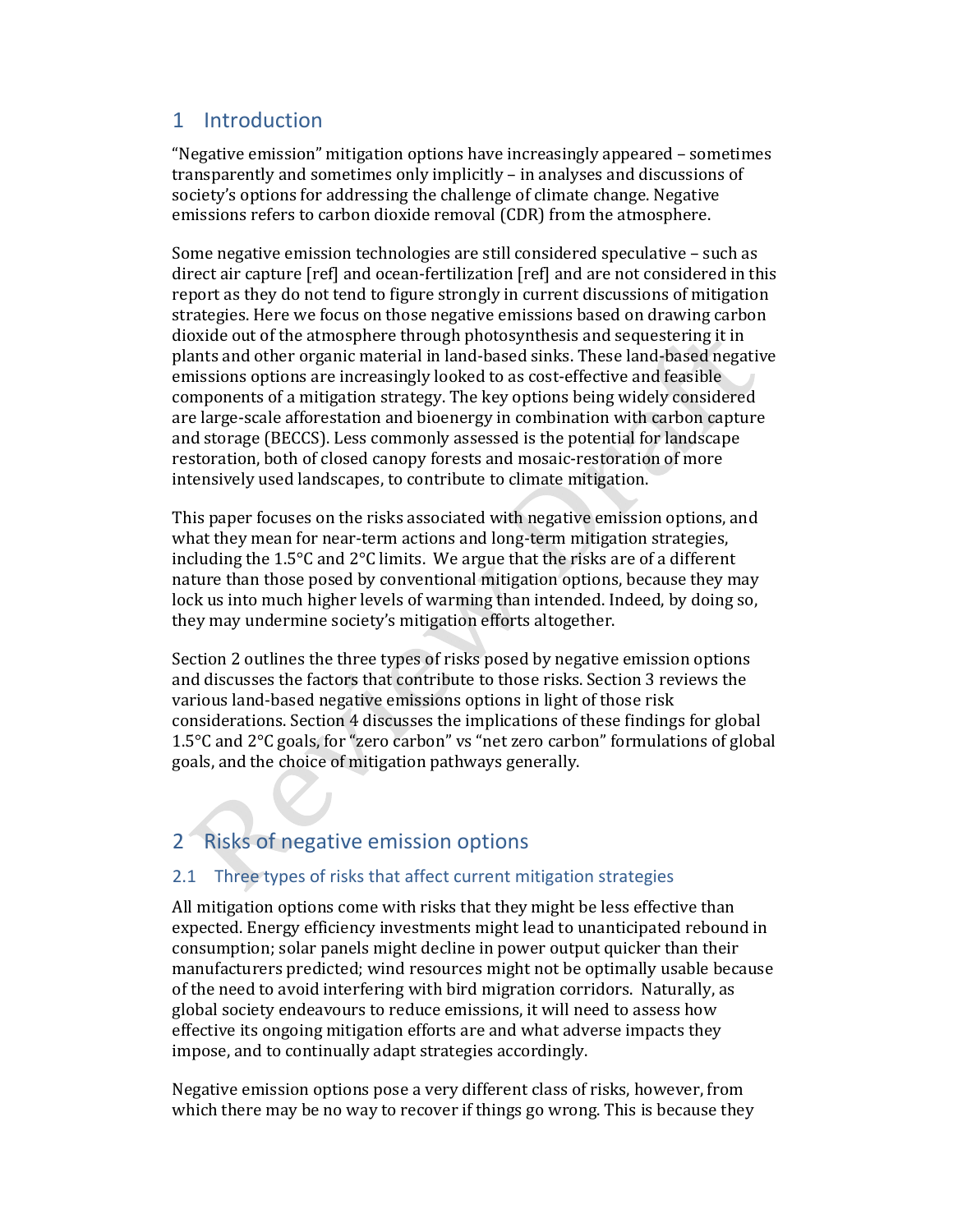are assessed and discussed as options to be deployed later in the century to "undo" emissions that occurred earlier. This would, the logic goes, enable us to honor a given carbon budget – such as the extremely strict  $1,000$  GtCO<sub>2</sub> limit presented in the IPCC AR5 as a "likely" 2°C budget – in the long run, even after having grossly exceeded it in prior decades. In their comprehensive study of a large set of modelled techno-economic pathways Rogelj *et al* (2015), for example, highlight that 1.5°C and 2°C scenarios generally rely on precisely this strategy. (See Section 3.)

In the idealized world of techno-economic models with perfect-foresight and confident projections of costs and potentials, this strategy appears eminently sensible. It buys time and allows for a slower and more orderly transition to a low-carbon energy system. It avoids low-carbon energy options in favour of negative-carbon land options that are projected to be less costly. It takes the pressure off of hard-to-mitigate end-uses such as air travel. Tavoni and Socolow (2013), noting that negative emissions have increasingly been incorporated into modelled assessments of mitigation options, point out the ironic trend in recent years: "Thus, paradoxically, despite little progress in international climate policy and increasing emissions, long-term climate stabilization through the lens of IAM [Integrated Assessment Modelling] appears easier and less expensive." This concern has been reflected more recently in the literature (Anderson, 2015; Fuss et al., 2014; Geden, 2015)



In the real world, this "easier and less expensive" strategy poses fundamental risks due to the uncertainty that society will ultimately prove able to realize the negative emission options when they are needed. We highlight three sequential risks. First, the measures on which negative emission strategies tend to rely most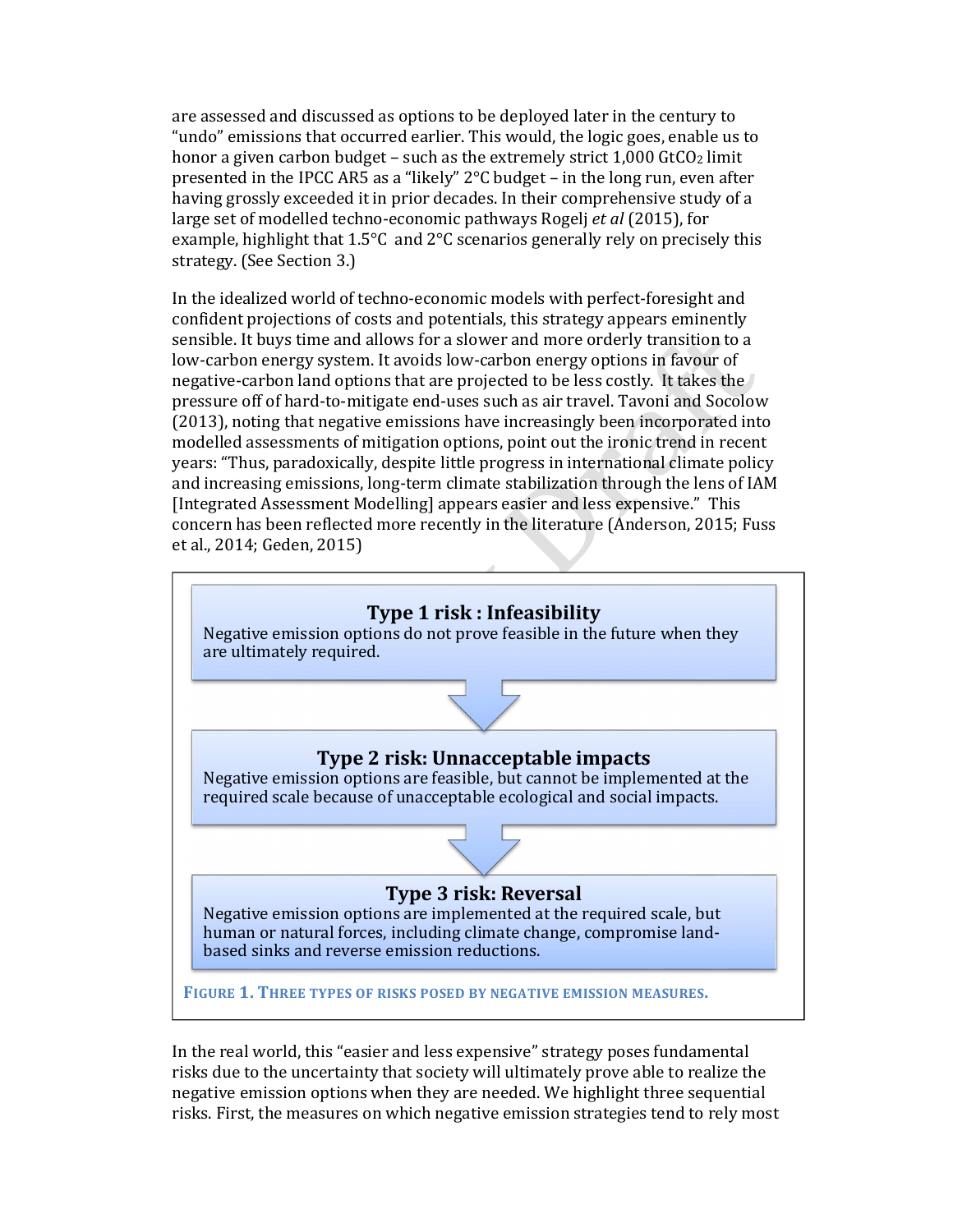heavily are as yet unproven. What happens if the necessary negative emission measures – such as large-scale centralized biomass-fuelled power plants coupled with carbon capture and sequestration – ultimately prove technologically infeasible, or cannot be deployed at the necessary scale because of fundamental biophysical constraints? (Type 1 risk in Figure 1.)

Second, even if the necessary negative emission options ultimately prove technically feasible, society may find the ecological and social costs to be unacceptably high. Negative emissions options, insofar as they rely on biological carbon fixation, are inherently land-intensive. Requiring large amounts of agriculturally productive land, there is presently no guarantee that it will be possible to deploy negative emission measures at a large-scale and avoid major adverse impacts on biodiversity, food security, water resources, and human rights. Perhaps it will be doable, providing several further conditions align favourably: agricultural yields continue inexorably to rise so as to limit the productive land that society will need to devote to food; water, fertilizer, and other necessary resources are available in sufficient quantities in the locations they are needed; ecological damage such as anoxic dead zones caused by fertilizer run-off are avoided; institutions are put in place to avoid food price shocks or land grabs that dispossess indigenous peoples and local communities. (Type 2 risk in Figure 1.)

And, third, even if negative emission options prove feasible, and can be undertaken at large scale without adverse ecological and social consequences, the risk remains that any climate mitigation benefits will be fleeting. Land-based carbon stocks are inherently insecure. A labile pool of carbon, they are vulnerable to release either through human action (e.g., land clearing) or natural forces outside of human control (drought, fire, pests, and other factors). Climate change itself compounds the risk that land-based carbon will be released, and evidence suggests that a weakening of the land-based sinks has already started in some regions, such as the Arctic (Rawlins et al., 2015). Ultimately, it is fallacious to assume that negative emissions that sequester carbon insecurely in the land can substitute for avoided fossil carbon emissions, which maintain carbon stocks in permanent secure underground fossil reserves. (Type 3 risk in Figure 1.)

In light of these risks, it is critical to assess carefully any strategy that relies on negative emissions, even if such strategies only rely on the use of negative emission options in the distant future (say, the latter half of the 21<sup>st</sup> century). Serious risks are associated with relying on the future large-scale deployment of negative emissions before we have high confidence that such options will be technically feasible, ecologically and socially acceptable, and reliably permanent. As expressed by Fuss et al. (Fuss et al., 2014), "Determining how safe it is to bet on negative emissions in the second half of this century to avoid dangerous climate change should be among our top priorities."

If society proceeds with confidence that large-scale deployment of negative emissions options will be available in the future, and consequently invests in less ambitious mitigation in the near-term, the costs could be high if that confidence proves unfounded. The decades during which society had allowed itself a slower,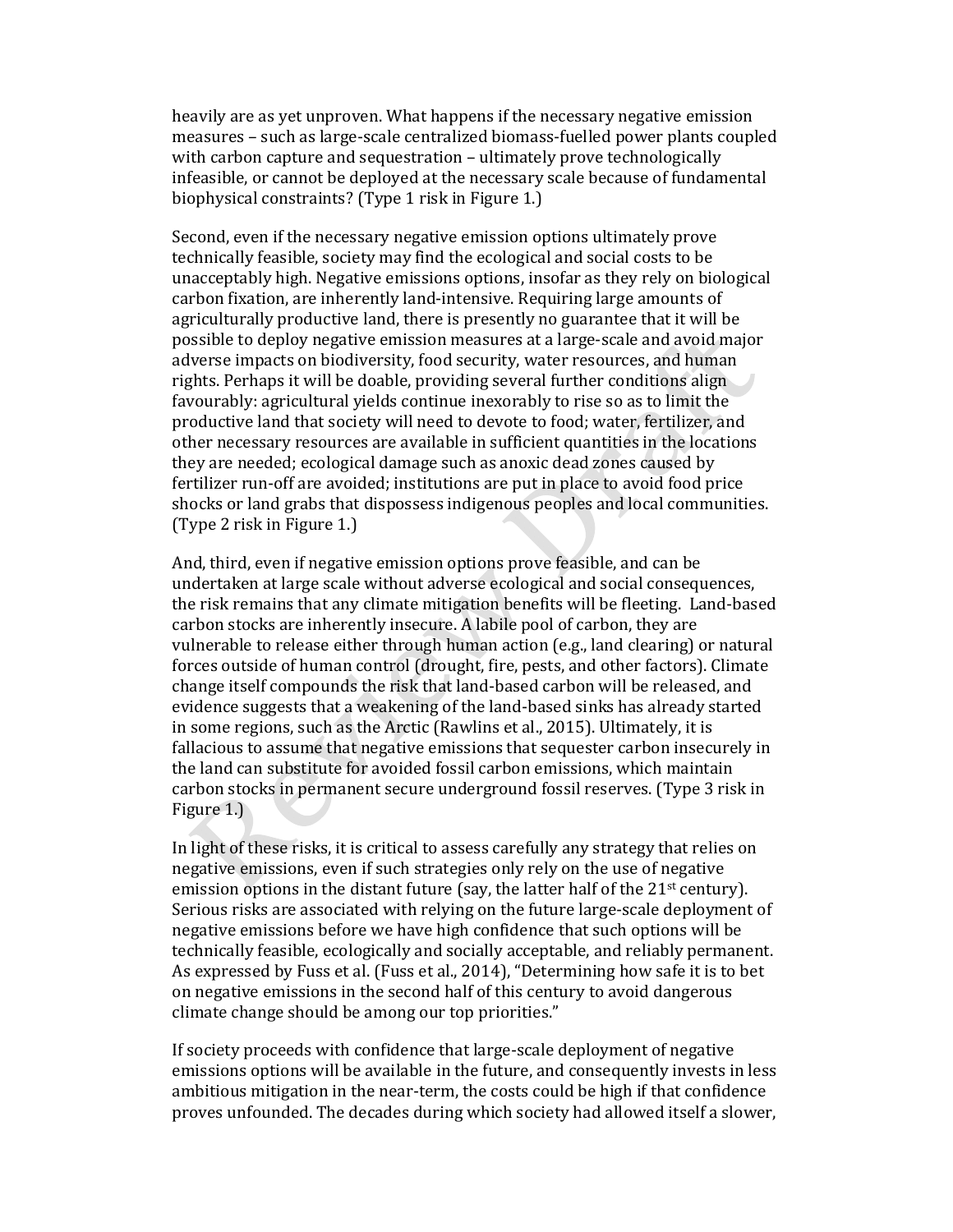softer transition might ultimately be revealed as an unaffordable loss of time during which the only effective strategy would have been a more rapid decarbonisation. Saddled still with a fossil fuel-dependent energy infrastructure, society would confront a much more rapid and disruptive transition than the one it had sought to avoid. Having exceeded its available carbon budget, and unable to repay the carbon debt through negative emissions, society could ultimately be faced with much greater warming than it had prepared for.

### 2.2 Assessing land-based negative emission options

This section presents an overview of the factors that arise in assessing landbased negative emission options with regard to the three types of risk outlined in the preceding section. The section is organized along those same three themes: feasibility, social and ecological impacts, and risk of reversals. These categories are inter-related: biodiversity impacts could as much be seen as an ecological constraint as a component of biophysical limits, while demand for land associated here with food security is also the cause of ecological constraints. However, these categories allow us to organize a set of relevant global objectives, and to evaluate negative emissions options against these objectives.

### *Technological and biophysical feasibility*

The main technological uncertainties apply to BECCS, which has not yet been proven at a commercial scale. The primary technology upon which large-scale negative emissions from BECCS would be based is industrial-scale thermochemical gasification of biomass to produce a gaseous fuel. This gaseous fuel is then used either power production or – at lower sequestration rates – for use as a synthesis gas for biofuel production, allowing for a stream of carbon dioxide to be extracted, compressed, and sequestered in a geological reservoir. The single BECCS pilot plant operating at scale is based on a different technology (using carbon dioxide released from an ethanol production process), which captures only 11-13% (Gough and Vaughan, 2015) of the carbon in the feedstock, and thus can be the basis of only very limited scale BECCS deployment. Challenges are posed by the logistics associated with the long-term, reliable supply of biomass feedstock to a large-scale industrial facility, integration of disparate technological systems, and the establishment of spatially appropriate CCS capture, pipeline, and storage infrastructure (Smith et al., 2014).

Land-based negative emission options are also limited by fundamental biophysical constraints. Sink saturation sets a limit on the total cumulative amount of carbon that can be removed from the atmosphere and stored in the biosphere, while net primary production (NPP) from plant growth sets a limit on the rate of removal of carbon from the atmosphere. The capacity of land carbon stocks to sequester carbon before reaching saturation is finite, and limited by the extent of depletion due to past land use. Based on an assessment of past landuse, (Mackey et al., 2013) estimate an upper theoretical limit to cumulative terrestrial sequestration of 187 GtC before ecosystem sinks would be saturated. The practical limit is lower, however, because current land uses including settlements and agriculture preclude restoring carbon stocks to their previous level. The practical limit will also ultimately be influenced by climate change.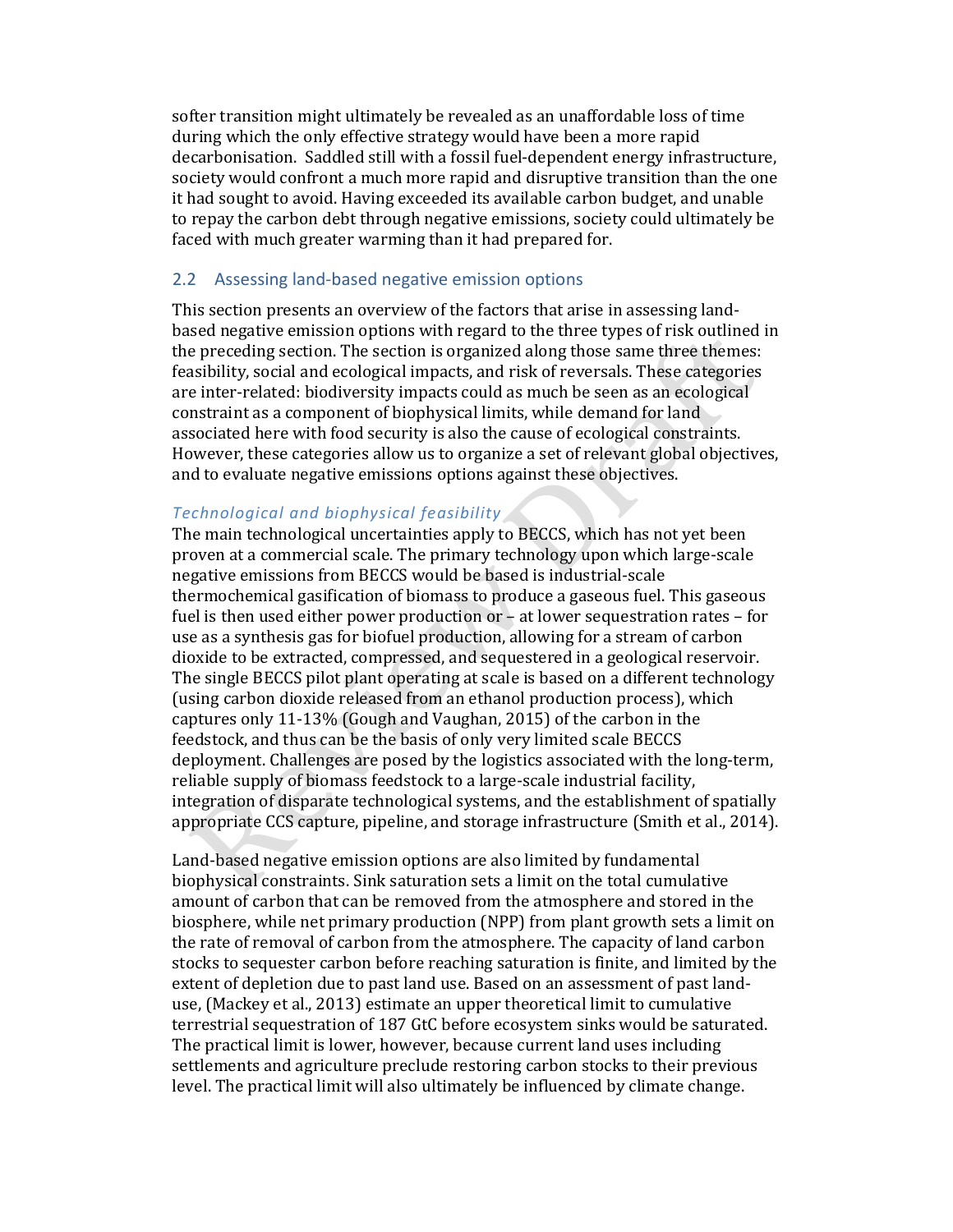Bioenergy with carbon capture and storage (BECCS) is not subject to limits of sink saturation, because the carbon is sequestered in geological reservoirs. However, BECCS is reliant on large-scale biomass feedstock supply, which is ultimately limited by net primary production, which is discussed further in Section 4, below.

### *Social and Ecological Impacts*

Land-based negative emission options on a scale typically considered in longterm mitigation assessments require large areas of productive land, with estimates in the literature ranging from 100 to almost 3000 million hectares (Mha) (Humpenöder et al., 2014; Popp et al., 2014; Powell and Lenton, 2012; Smith et al., 2014). The upper end of this range is equivalent to twice the world's currently cultivated land, yet competition for productive land is already a global concern (Nilsson, 2012; Searchinger and Heimlich, 2015).

The scale of the land requirement alone suggests serious social and ecological risks, since land plays a crucial role in achieving multiple global sustainability objectives, in particular those related to food security, the rights and livelihoods of indigenous peoples and local communities, and biodiversity protection. The IPCC has concluded that large-scale increase in land use from mitigation activities may conflict with these objectives (Smith et al., 2014). The risks need to be well understood before society can be confident that the future large-scale deployment of negative emissions options will be possible (Smith and Torn, 2013).

#### *Social Impacts*

Dedicated use of land for negative emissions options, whether bioenergy, reforestation, or other land-based sinks can compromise food security by reducing the availability of land for food production (Smith et al., 2014). Food security goals have long been on the global development agenda, starting with the 1996 World Food Summit declaration to halve food in-security by 2015. The post-2015 development agenda recognizes the importance of food security, with Sustainable Development Goal 2 (SDG2) including a target to end hunger and achieve food security for all by 2030. Land availability is not the only component of food insecurity, yet how land is used and who is able to access land will play a critical role in achieving global food security objectives, as well as many of the other SDGs.

Natural ecosystems play an important role in subsistence production and livelihoods for local and smallholder farming communities and indigenous peoples. Indigenous peoples and local communities are estimated to hold up to 65% of the world's land area under customary or traditional ownership, although the area legally recognized by governments is a small fraction of this (Rights and Resources Initiative, 2015). The lack of clear rights to land is a major driver of illegal logging and forest loss, and enables large-scale land transfers and displacement that can exacerbate poverty, food insecurity and conflicts. Some land-based mitigation activities such as extensive monoculture plantations including bioenergy crops can undermine customary land-use, resulting in displacement and environmental degradation. Research has shown that community owned and managed forests, incorporating localized knowledge and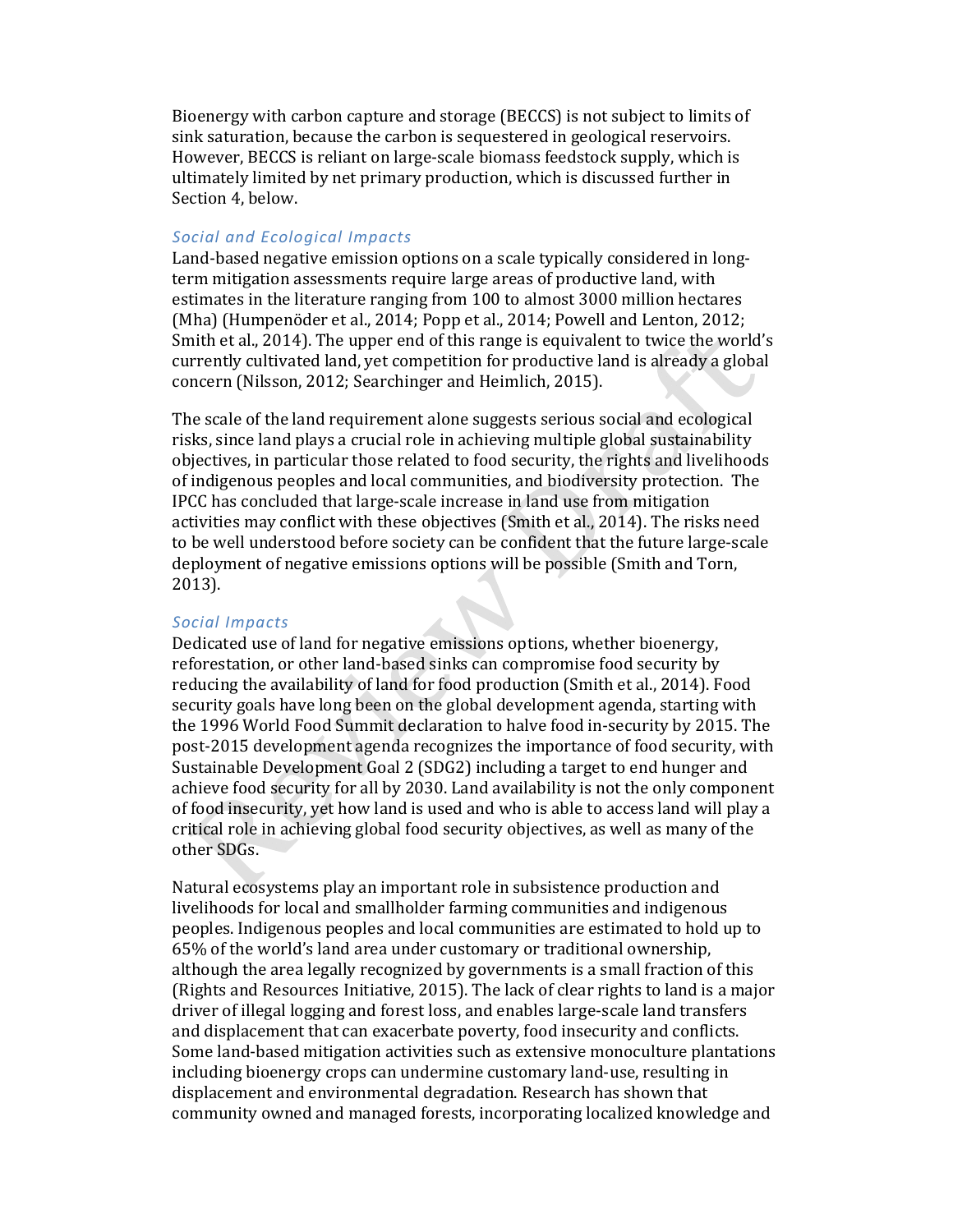decentralized decision making, result in high carbon storage and livelihood benefits (Chhatre and Agrawal, 2009). Securing local land rights is recognized as an urgent global priority (Rights and Resources Initiative, 2014), protecting livelihoods and food security as well as contributing to climate mitigation, but presenting a social constraint on some types of mitigation activities.

#### *Ecological impacts*

Any land-intensive undertaking can give rise to ecological impacts on biodiversity and resource use, including water and fertilizer needs. Biodiversity is now a critical global issue, with species extinction rates at 100 to 1000 times natural background rates. Rockström (2009) assess the rate of species extinction as an indicator that biodiversity loss is crossing planetary boundaries – which includes the role of biodiversity in regulating the resilience of earth systems. Global goals related to biodiversity include the Convention on Biological Diversity's Aichi Targets, to restore 15% of degraded ecosystems and halve the rate of natural habitat loss by 2020; and the SDG15 target to halt global deforestation by 2020 and substantially increase afforestation and reforestation. Other high-level political goals related to reforestation exist, such as the Bonn Challenge and the New York Declaration on Forests. (See Section 3.2). These could have positive impacts for biodiversity if mixed species regeneration and other methods are pursued that enhance biodiversity.

Land and water resources are already stressed and becoming more so (Alexandratos et al., 2012), largely due to the pressures of industrialized agriculture. Large-scale deployment of land-based mitigation measures would add to this stress, entailing significant consumption of the world's fertilizer supply, with consequences for waterways and ecosystems (Smith and Torn 2013). Human perturbation of the nitrogen and phosphorus cycles is causing significant environmental pollution, as well as contributing to greenhouse gas emissions. Due to the detrimental effect of nitrogen and phosphorus flows on lakes and coastal zones, including increasingly frequent and wide-spread largescale ocean anoxic events that compromise marine ecosystems, Rockström et al (2009) estimate that current use of nitrogen would need to be reduced by 75% to keep within planetary boundaries.

#### *Risk of Reversals*

Carbon stored in the terrestrial biosphere is vulnerable to disturbance and therefore inherently non-permanent. An ecosystem can serve as a reservoir of carbon, but it must remain undisturbed over timescales relevant to climate change. Negative emissions options that rely on sequestering carbon in the terrestrial biosphere inherently entail a risk of reversal of those carbon stocks. Reversals of previously sequestered carbon stocks will negate the mitigation benefit to an extent that depends on the scale of the reversal and the ability of the carbon stock to recover (Smith et al., 2014). Meadowcraft (2013) suggest the need for mechanisms for remediation and compensation and associated liability regimes if stocks are reversed, although major large-scale reversals might strain any such provisions. Since stocks of carbon in natural fossil fuel deposits are stable on geological timescales and not vulnerable to unintended disturbance,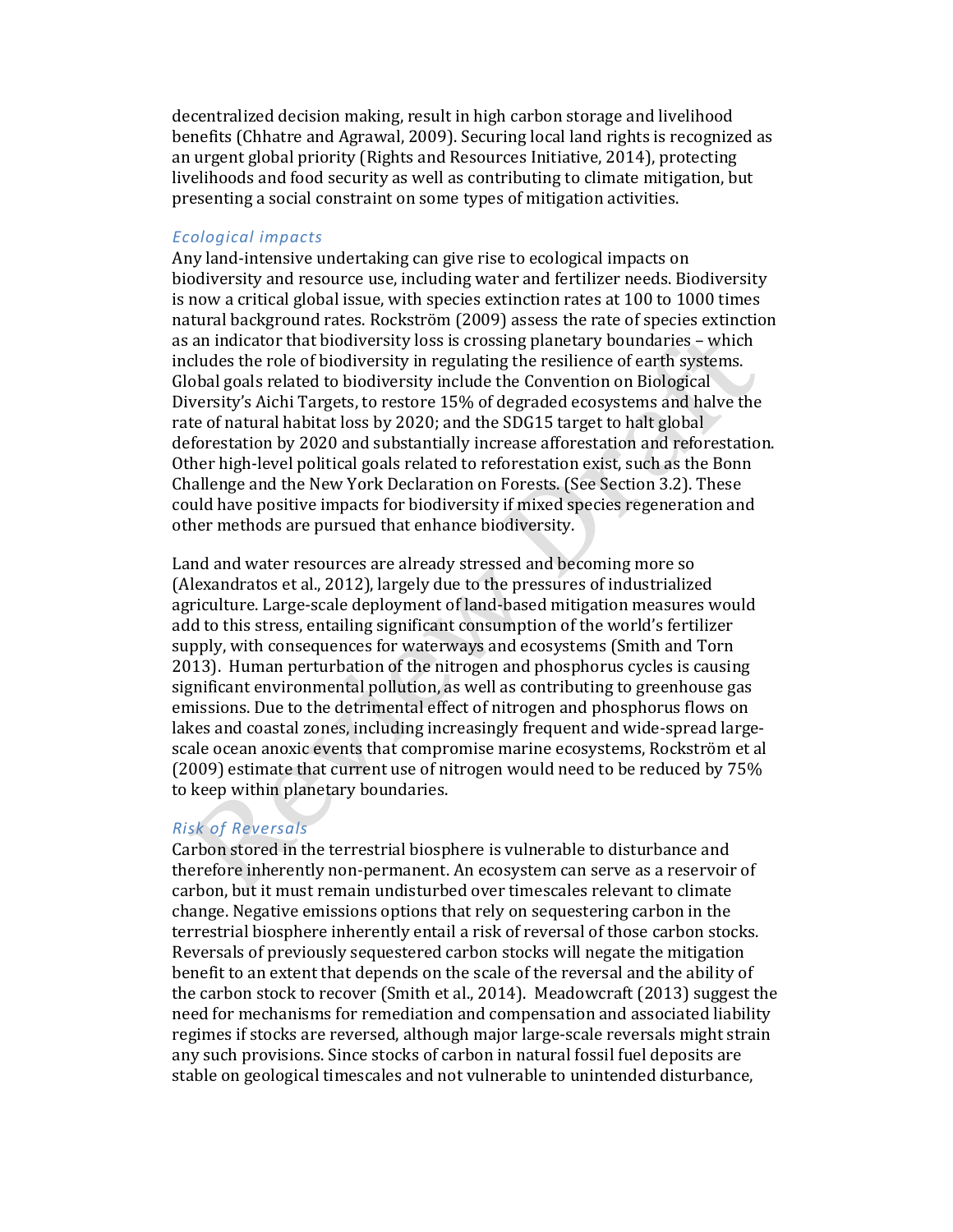avoiding emissions does not present the same risk of reversal as is posed by land-based negative emissions options.

Land carbon stocks can be lost through both human-induced and climatic factors (land clearing, as well as the sensitivity of terrestrial carbon stocks to drought, pests, fire and other factors). Climate change itself increases the risk of reversals, with projections consistently estimating a weakening of the land carbon sink (Smith et al., 2014). It is anticipated that as climate change progresses and temperatures rise, land will take up carbon at lower levels than historically, and possibly become a net source of carbon emissions (Stocker et al., 2013). Forests in particular are at risk of die-off due to increasing drought conditions, raising the distinct threat of a tipping point in which large swathes of the world's forests become a net source of carbon emissions by the end of this century (Choat et al., 2012). Restoring degraded forests and maintaining intact forest ecosystems also strengthens the resilience of forest ecosystems to external stressors, including climate change (Thompson et al., 2014).

## 3 Evaluating land-based negative emission options: potential and risks

### 3.1 Avoided emissions in the land sector

Just under a quarter of global emissions are from the land sector (largely agriculture and land-use change), with approximately 10% of these emissions from land use change: deforestation, forest degradation and drained peatland in tropical regions (Smith et al., 2014), representing a significant potential for permanent mitigation benefits through avoided emissions. We briefly discuss avoided emissions from deforestation and degradation, though they do not constitute a negative emissions option, because they are a significant source of emissions from the land sector; they are driven largely by demand for agricultural land (Hoare, 2015; Lawson, 2014); and because sequestration in regenerating forests is reliant on reversing forest loss.

Global carbon emissions from deforestation and forest degradation average 1.1  $\pm$  0.5 GtC for the period 1990–2010 (Houghton, 2013), although emissions from forest degradation are poorly quantified globally, with estimates ranging from as much as 15% to 50% of emissions from deforestation alone (Asner et al., 2010). There are also significant losses from drained peatlands (organic soils), of 0.3 GtC/yr, an estimate that is likely to be conservative due to unmapped extent and depth of peat (Baccini et al., 2012; Houghton, 2013). This brings the total emissions from land use change, excluding agricultural soils, to  $1.4 \pm 0.5$  GtC/yr (Baccini et al., 2012; (Houghton, 2013).

Hence, the potential for avoided emissions from the land sector lies in preventing forest loss – both deforestation and forest degradation, and in re-wetting degraded peatlands, preventing further emissions from organic soils, with the maximum potential for this equivalent to current emissions from land use change, at  $\approx$  1.4 GtC/yr (Houghton, 2013).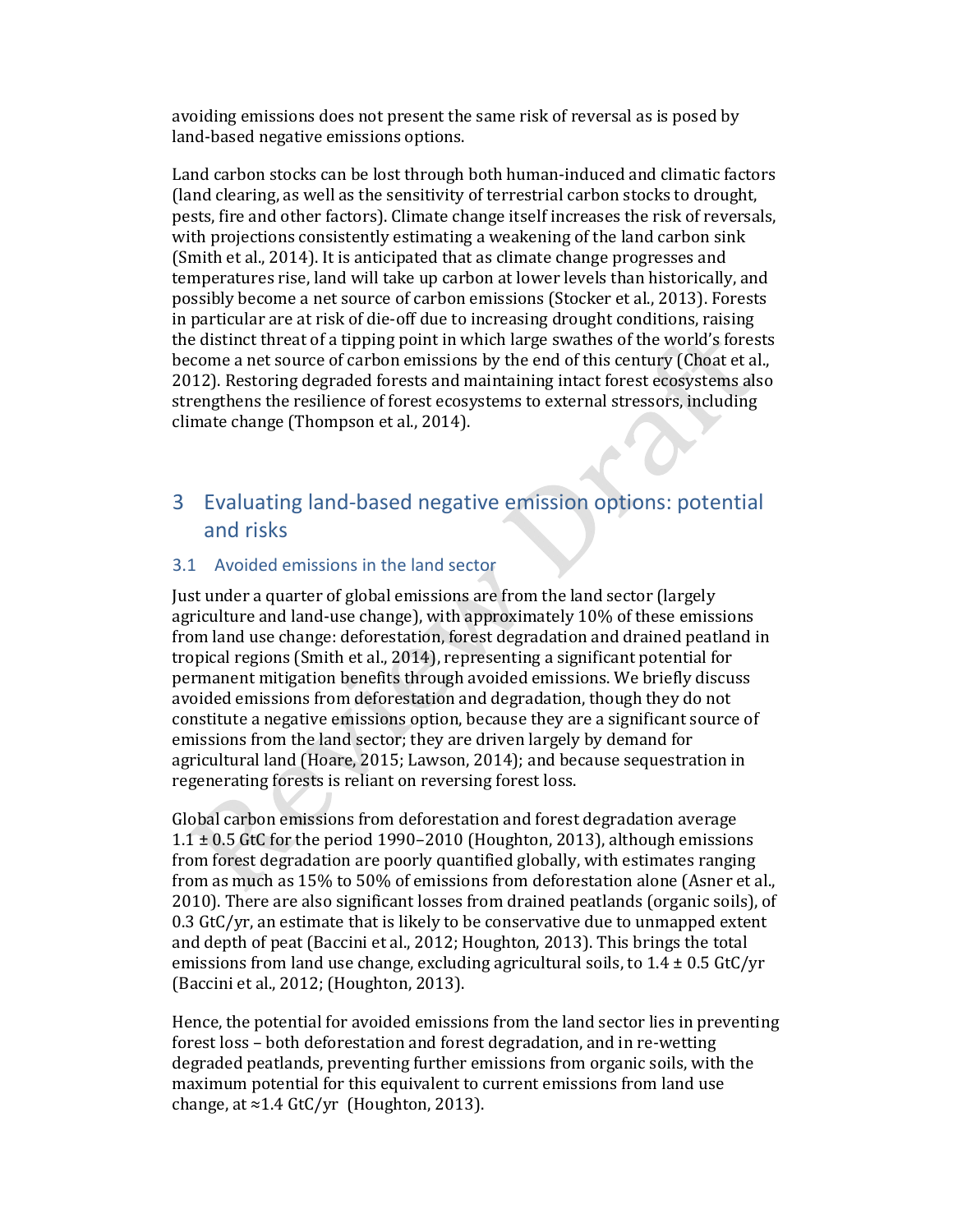Global initiatives and efforts to reduce and halt forest loss have scaled up significantly in the past decade, with recognition of the contribution of deforestation and forest degradation to climate change providing renewed impetus and a large number of countries taking on international obligations relating to preventing forest loss. In 2008 the EU put forward a goal of at least halving tropical deforestation by 2020 and halting global forest loss by 2030 at the latest, which was reflected in the 2014 New York Declaration on Forests. More recently, the Sustainable Development Goals included a target to halt global deforestation by 2020. While ambitious, failure to achieve these goals makes the 1.5°C and 2°C targets much more challenging. Furthermore, slowing and halting forest loss brings significant benefits aside from carbon, including biodiversity protection, watershed protection, rural livelihoods and the rights of forest dependent peoples. It is increasingly well accepted that legal tenure rights for communities leads to reduced deforestation and lower CO2 emissions when compared to forest areas with unclear tenure rights (Stevens et al., 2014).

#### 3.2 Potential for enhanced sinks in the land sector

There are a variety of options for increasing the carbon sequestration of landbased sinks, with differing potential impacts on food security, biodiversity, local livelihoods and climate benefits. Here we consider the challenges and potential of forest ecosystem restoration and reforestation. We distinguish these two terms by way of current land-use – forest ecosystem restoration refers to the regeneration of degraded (logged) forests, while reforestation happens on land that was forested in the past, but is no longer forested.

#### *Ecosystem restoration*

The mitigation potential from the restoration of natural forest ecosystems is significant, and can potentially bring additional benefits such as biodiversity, watershed maintenance and improved livelihoods. Ecosystem restoration can be defined as accelerating the natural recovery of degraded forests. Degraded forests vary in the degree of fragmentation and the extent to which biodiversity has been lost, hence the potential for restoration will vary. Some areas can recover unaided if protected from further disturbance. This usually requires that the forest loss is recent (months to years), residual trees and soil seed stores remain, and biodiversity rich native forests are still present in the landscape (Lamb et al., 2005). Natural recovery of degraded forests is difficult where the ecosystem has lost further biodiversity and soils are depleted, making it difficult for plants to recolonize. Enhanced restoration, aimed at re-establishing the original forest ecosystem through cover trees or mixed seeding is possible, but highly resource intensive, and success often depends on the proximity of nearby native forests to aid recolonization (Lamb et al., 2005). The difficulty of successful ecosystem restoration highlights the irreversibility of the loss of biodiversity rich native forests.

Houghton (2013) suggests that ecosystem restoration, through the protection of regrowing forests, could remove as much as 1–3 GtC/yr from the atmosphere. However, sequestering such a large amount of carbon would require allowing secondary forests and the fallows of shifting cultivation to continue growing, with no further harvest or clearing. Halting forest harvest in secondary forests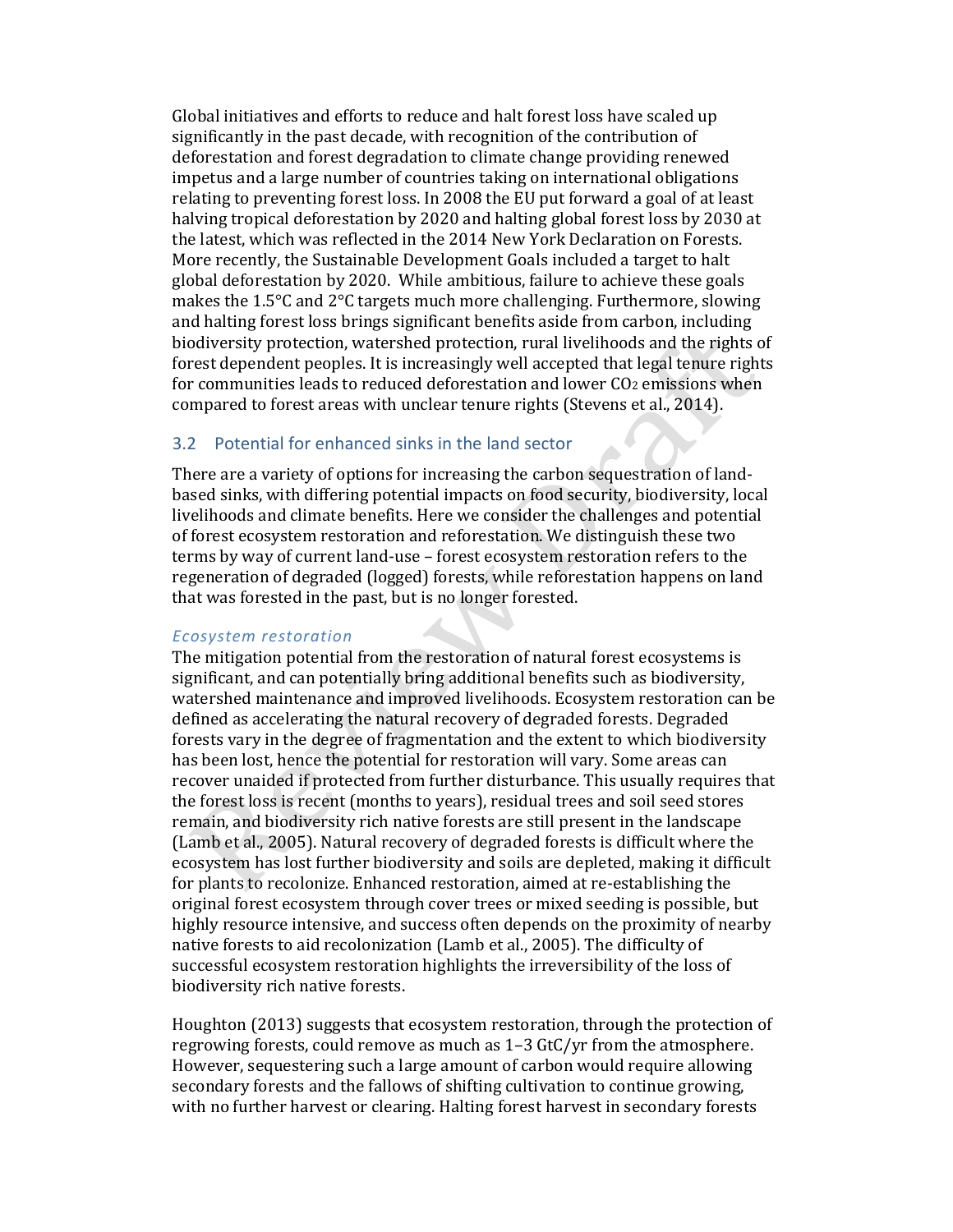could have impacts on other land uses, potentially causing an expansion of commercial forest plantation areas and competing for arable land, with negative impacts on food security. In addition, sustainable forest harvest in itself can have climate mitigation benefits; for example, substitution of timber for materials associated with high greenhouse gas emissions, such as steel and cement, or ongoing storage of carbon in harvested wood products. Restricting swidden agriculture would have significant impacts on local and subsistence livelihoods, and would be inconsistent with customary access and ownership rights to land. The climate impacts of shifting cultivation can in fact often be climate neutral rather than emissive (Baccini et al., 2012). (Ziegler et al., 2012) suggest that under traditional land use practices, with lengthy fallow periods, existing swidden systems can produce substantial carbon benefits, offering alternatives that respect land and tenure rights. Hence, despite the apparent biodiversity and livelihood benefits of ecosystem restoration, there are still potential adverse effects, relating mostly to existing land uses, which restricts the ultimate sequestration potential of allowing forests to regrow.

For these reasons a cautious assumption about the negative emissions potential from ecosystem restoration might assume perhaps no more than half of the upper end of Houghton's range could be achieved. This in itself would be extremely challenging, being dependent on both reversing forest loss, and effective long-term, stable and permanent regeneration of degraded forests. Beyond the benefits of carbon sequestration and storage, regeneration of degraded forests also makes forest landscapes less susceptible to drought (Malhi et al., 2008), therefore decreasing the risk of reversal of forest carbon stocks, while also increasing biodiversity. If done in a way that strengthens customary rights and traditional land uses, forest regeneration can also greatly contribute to secure livelihoods.

#### *Reforestation*

l

Reforestation refers to the re-establishment of forests on lands that were forests at some time in the past.1 This differs from ecosystem restoration in that it applies to land whose capacity for natural regeneration has been lost, due to there being a greater intensity and a greater elapsed time since forest clearance.

Houghton (2013) suggests that an area of 500 Mha would provide a global sink of approximately 1 GtC/yr assuming an annual accumulation of carbon in trees and soil of 2 MgC ha/yr. This is toward the upper end of the roughly 0.5 - 1.15 GtC/yr range reported in the IPCC (both IPCC AR4 and AR5 report the same data range, see: (Smith et al., 2014). While Houghton does not specify where such lands are and if they would be available for reforestation, his land requirement is

 $1$  We use the term reforestation rather than afforestation, as afforestation can refer to converting areas to forests that were not forests in the past. Reforesting historically deforested lands makes more sense for local ecosystem impacts. We do not distinguish between the terms reforestation and afforestation as used in the land-use accounting context – where afforestation refers to establishing forests on land that was deforested before 1990.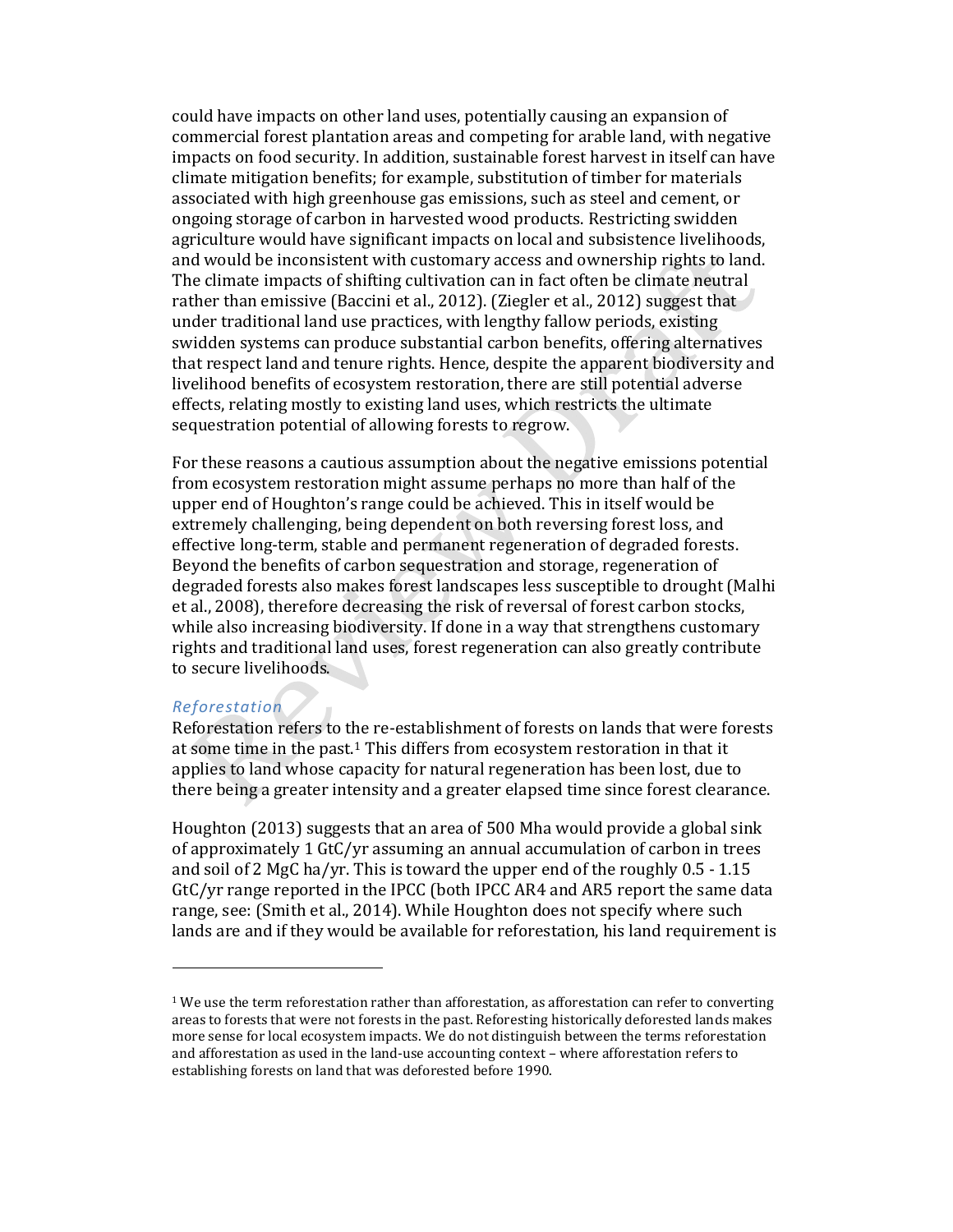consistent with the mapping of forest landscape restoration possibilities produced by the Global Partnership on Forests and Landscape Restoration2 (Laestadius et al., 2011). This mapping considers two types of landscape restoration opportunity: "mosaic-type restoration", in more populated and higher land-use areas, and "broad-scale restoration", in areas where the land-use pressure is low and reforestation is possible. Across both of these categories, two billion hectares of land is estimated to be available for restoration in tropical and temperate areas, <sup>3</sup> three quarters of which is considered suitable only for mosaic restoration – multiple land use where forests and trees are combined with other land uses, such as agroforestry, smallholder agriculture, and settlements (discussed below). The remaining 500 Mha, consisting of degraded forests and deforested lands, is considered available for the broad-scale restoration of closed forests. This work informs the "Bonn Challenge", a high-level global goal to restore 150 Mha of degraded and deforested lands by 2020, with 59.2 Mha of land currently pledged toward this target. <sup>4</sup> The New York Declaration on Forests includes a target to restore an additional 200 Mha of forests by 2030.5 Other estimates from the literature of the land required for 1GtC/yr sequestration range from around 300 to 750 Mha (Smith and Torn, 2013), bracketing the 500 Mha figure from Houghton (2013) and Laestadius et al., (2011).

Reforestation on this large a scale could have significant ecological and social impacts if pursued as commercial plantations or in inappropriate locations. The biodiversity potential varies enormously depending on methods of reforestation (Lamb et al., 2005), and commercial plantations can have negative impacts on biodiversity, water and other resources (Smith et al., 2014). For example, Smith and Torn (2013) estimate that achieving 1 GtC/yr carbon drawdown through fast-growing commercial plantation species would require significant inputs of nitrogen and phosphorus and alter local hydrology patterns. Reforestation of mixed species and in carefully chosen sites, on the other hand, could increase biodiversity and restore waterways, reducing run-off and erosion (Lamb et al., 2005). However, the climate effects of reforestation show significant geographical variation, with reduced albedo potentially outweighing carbon sequestration at high latitudes (Arora and Montenegro, 2011).

This points to scale and spatial location as key considerations for reforestation. In light of uncertainty around land availability (Gibbs and Salmon, 2015), it would seem prudent to make conservative assumptions about the total amount of land available for reforestation so as to limit competition for land, which could

l

<sup>2</sup> http://www.forestlandscaperestoration.org

<sup>&</sup>lt;sup>3</sup> These estimates are based on low accuracy (1km resolution) satellite mapping as well as reported data on land cover and land use and other factors (although land tenure was not considered due to lack of data, and land areas are estimates rather than confirmed sites) (Laestadius et al., 2011).

<sup>4</sup> http://www.forestlandscaperestoration.org/resource/iucn-press-release-world-track-meetambitious-forest-restoration-goal

<sup>5</sup> http://www.un.org/climatechange/summit/wp-content/uploads/sites/2/2014/07/New-York-Declaration-on-Forest-%E2%80%93-Action-Statement-and-Action-Plan.pdf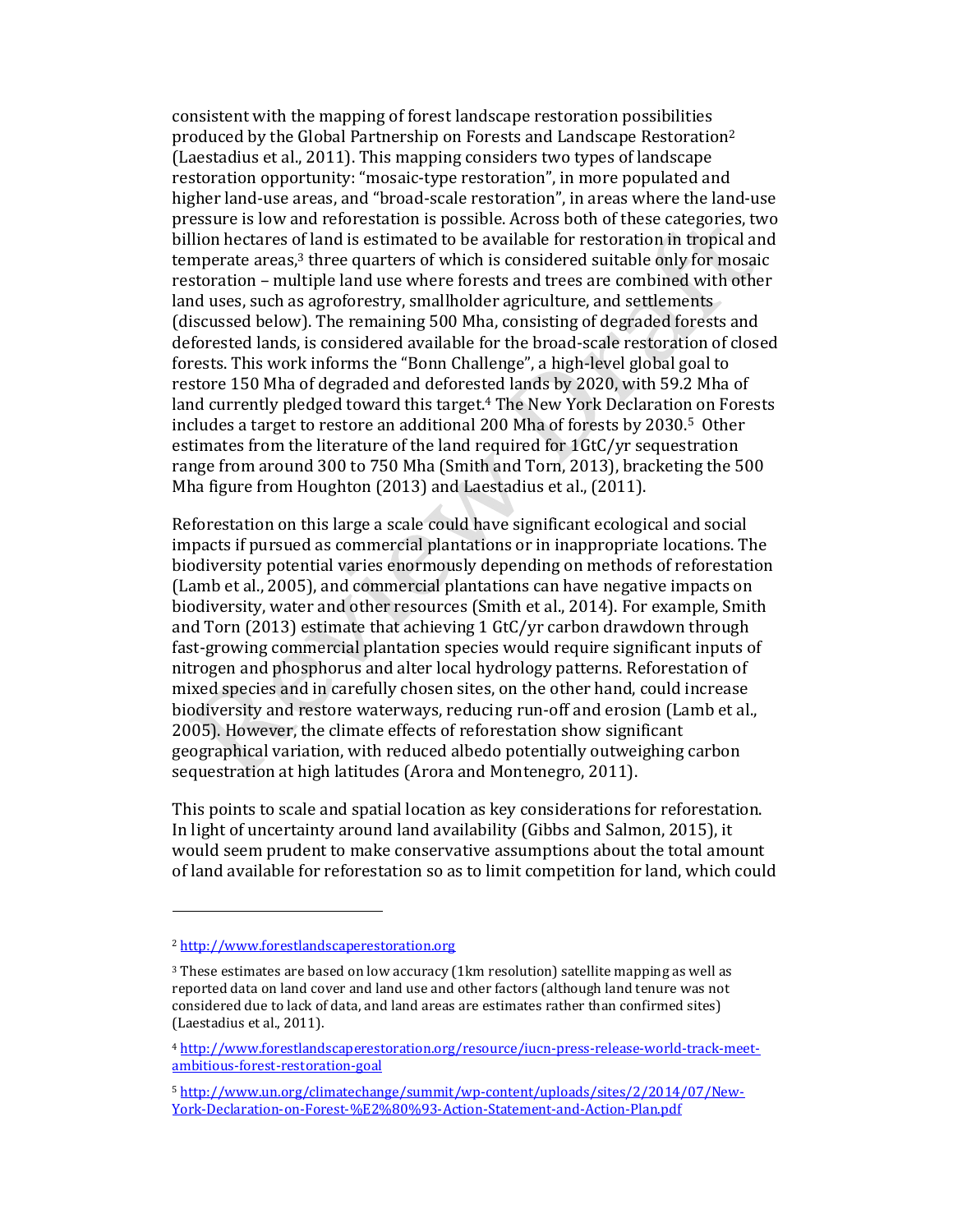lead to land conversion and further carbon loss. The impacts of reforestation on biodiversity can be positive, but not when natural ecosystems, such as grasslands, are converted into secondary forests. In light of these considerations, achieving the existing targets in the Bonn Challenge and the New York Deceleration combined – to reforest 350 Mha by 2030 - would keep reforestation targets under the limit of potentially available land (as estimated by Houghton (2013) and Laestadius (2011)), allowing some buffer for uncertainty in land availability. These global targets for reforestation are not solely focused on carbon sequestration, recognizing the potential for broader social and ecological benefits when reforestation is done in the right manner, emphasising localized decision-making. The benefits of community managed and owned forests are increasingly well documented. Reforestation programs which place communities at the centre of efforts can help to secure livelihoods, conserve biodiversity and reduce conflict, in addition carbon sequestration (Stevens et al., 2014).

Sink saturation is another important consideration for estimating carbon benefits from reforestation – as forest biomes reach a steady state, the net carbon uptake rate declines, peaking at around 50 years, with little additional sequestration (plateauing) after 70 years (Nilsson and Schopfhauser, 1995). Hence there is a one-off benefit from reforestation. As the forest biome matures and reaches steady state, it becomes a carbon stock to be protected to prevent the sequestered carbon from being re-emitted to the atmosphere. Harvested wood products continue to store carbon in addition to sink sequestration limits, but are limited in scale as by harvest rates of commercial forest plantations and competing uses for forest products.

#### *Mosaic landscape restoration and soil carbon*

The opportunity for mosaic-type restoration within the concept of landscape restoration accommodates a multiplicity of land uses such as agriculture, protected reserves, managed plantations and agroforestry systems. From the standpoint of assessing the risks and potential of negative emissions options, the carbon benefits of activities such as agroforestry, biochar and soil carbon improvement are still being explored. At present, however, due to the lack of data, measurement uncertainty, and problems of non-permanence, particularly in the case of soil carbon (Lal, 2004; Meadowcroft, 2013), it would not be prudent to assume the future availability of large amounts of negative emissions benefits from these options. As scientists and practitioners obtain further information about the scale of the potential carbon sink, the nature of risks and measures for alleviating them, and permanence of sequestered carbon, some landscape restorations measures may come to be seen as a reliable climate mitigation option. In the meantime, many landscape restoration measures should be pursued on account of their multiple other benefits, and indeed the adaptation, health and livelihood benefits of improved agricultural practices such as agroforestry should remain key drivers for their implementation.

### 3.3 Bioenergy with CCS

This section reviews the potential for negative emissions from bioenergy combined with carbon capture and storage (BECCS). As outlined in section 3.1, BECCS is constrained in the first order by the uncertainty of the technology. The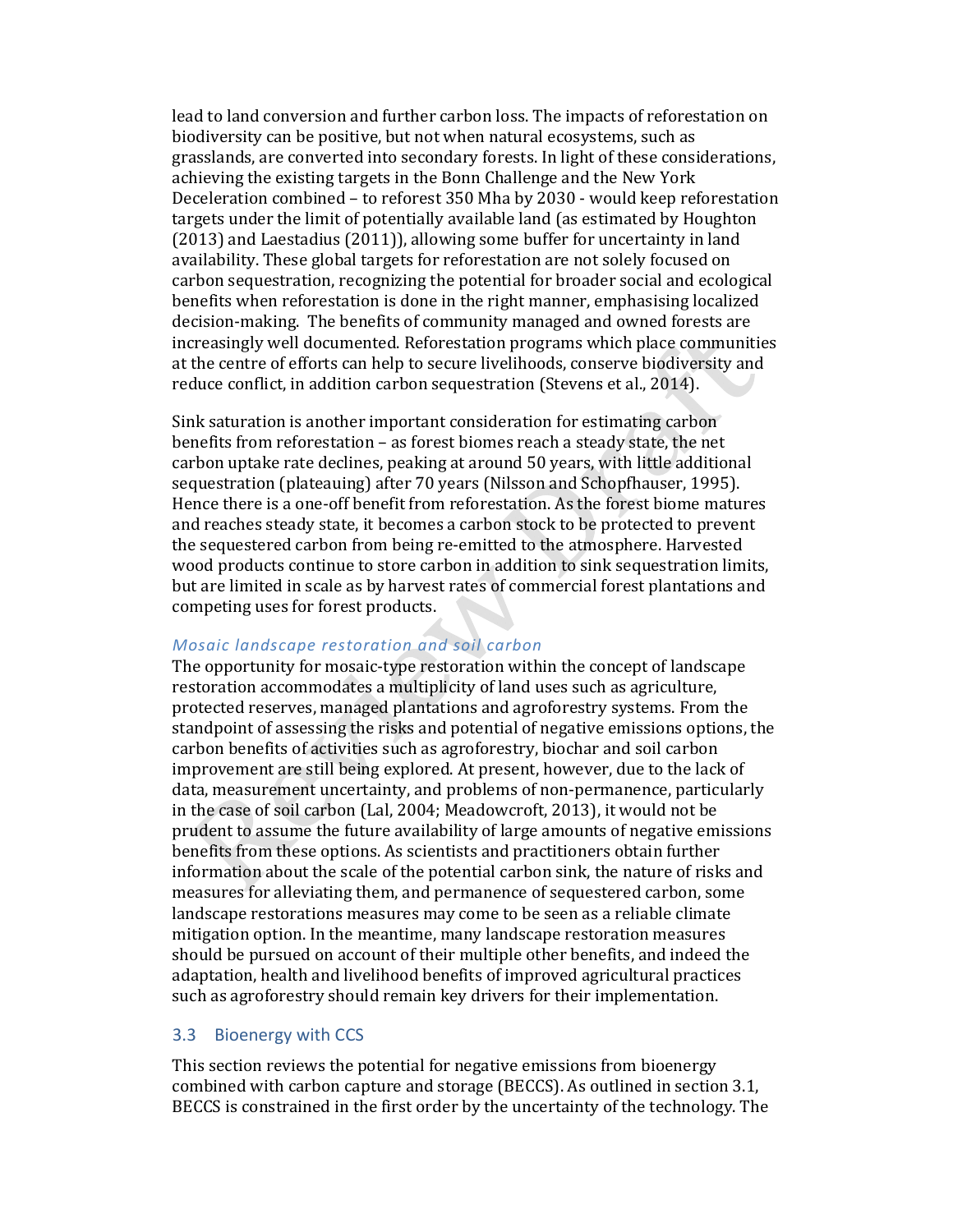purpose of this section is to examine the second limiting factor to BECCS – the availability of bioenergy supply - and the potential social and ecological impacts, to examine the risks associated with current assumptions of future bioenergy use in mitigation pathways.

#### *Bioenergy supply*

A key consideration in determining bioenergy potential is the maximum biospheric capacity of net primary production (NPP) of plant growth, which is estimated to be around 30 GtC/yr, with an energy value of  $\approx 1.100 \text{ EV}$ yr (Haberl et al., 2013). Humans currently harvest approximately 230 EJ/yr for food, feed, fiber and energy, with the remainder locked up in natural and protected areas, cultivated areas, or destroyed (Haberl et al., 2013). Based on the remaining NPP in land ecosystems, an upper biophysical limit in primary bioenergy supply has been estimated at approximately 190 EJ/year (Kolby Smith et al., 2012; Haberl et al., 2013). The bioenergy potential from available residues (agricultural and forest harvest residues, municipal waste and biogas from animal manures) adds approximately 60 EJ/yr (Kolby Smith et al., 2012; Smith et al., 2014), putting the upper biophysical limit for bioenergy potential at  $\approx$ 250 EJ/yr (Haberl et al., 2013). Note, this estimated biophysical limit of  $\approx$ 250 EJ/yr is not an estimate of what could be considered *sustainable* primary bioenergy potential. Rather, it provides an upper limit based on current understanding constraints posed by ecological systems on potential agricultural output.

Reaching this 250 EJ/yr upper biophysical limit of bioenergy output would require a doubling of current human biomass harvest (all crops, feedstock, and other materials), which suggests the potential for serious social, economic and ecological constraints on the maximum feasible bioenergy feedstock (Haberl et al., 2013; Searchinger and Heimlich 2015). Nevertheless, while some estimates of bioenergy potential in the mitigation scenario literature are well within this upper limit (Erb et al., 2012; Kraxner et al., 2013), many estimates are close to or exceed it (GEA, 2012; Humpenöder et al., 2014; Kriegler et al., 2013), with some prominent studies estimating as much as double this amount (IPCC, 2000; Smeets et al., 2007), and the overall range of projections reaching as high as 1000 EJ/yr (Smith et al., 2014). Creutzig et al. (2015) note that beyond 100EJ/year there is decreasing agreement on the sustainable technical potential of bioenergy.

These estimates for bioenergy are typically based on two types of sources – biomass grown on dedicated crop land (such as energy crops including woody biomass), and bioenergy sourced from residues and wastes. Bioenergy from wastes and residues includes the utilization of many different products, such as forest and agricultural residues and organic wastes. Current production of bioenergy, mostly from residues and traditional biomass uses, is around 55 EJ/yr, which is 12% as much as current energy production from fossil fuels (Erb et al., 2012; Haberl et al., 2013; Smith et al., 2014), and its availability is limited by competing uses. For example, agricultural residues are key to retaining soil carbon in many areas, and forest residues left in place improve biodiversity, soil health and carbon storage. Thus, even the 60 EJ/yr contribution to bioenergy feedstocks sourced from waste and residues comes with trade-offs. In terms of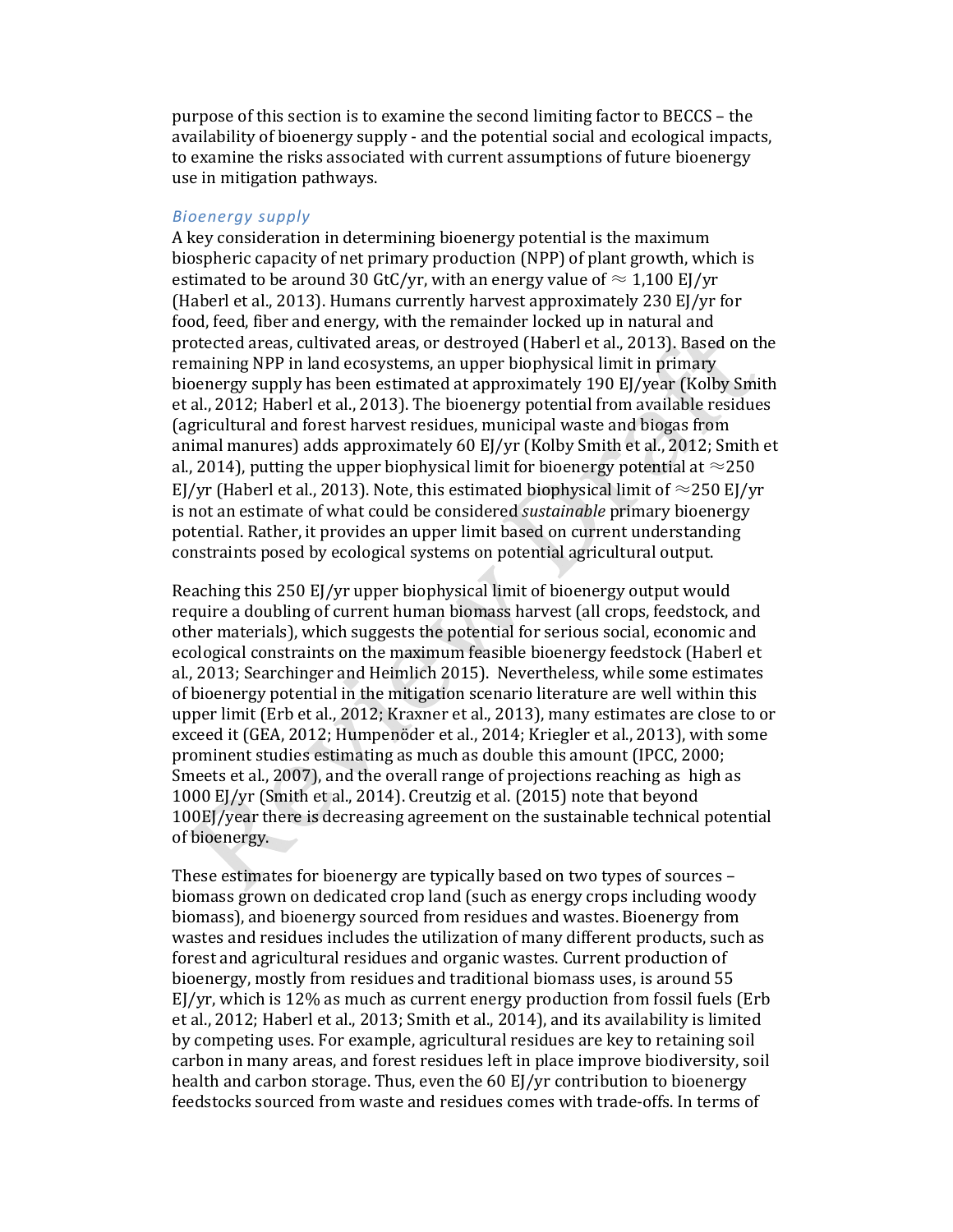assessing its potential as a negative emission option, bioenergy from wastes and residues is not likely to be suitable for BECCS due to logistical constraints associated with dispersed feedstocks (Smith et al., 2014)

Key uncertainties in total bioenergy potential therefore lies in the availability of land for dedicated energy crops, the potential for yield increase, and trade-offs with other land uses such as food production and biodiversity (Haberl et al., 2010). Climate change itself also introduces further uncertainty into bioenergy potential (Smith et al., 2014), with Wiltshire and Davies-Barnard (2015) noting that "response of bio-energy crops to climate and  $CO<sub>2</sub>$  fertilisation is a leading order uncertainty in the feasibility of BECCS".

Land availability problems often do not arise in models because of the assumed continued growth in crop yields, delivering greater bioenergy productivity or freeing up agricultural land for energy crops. However, the growth of crop yields has slowed down considerably in recent years (Alexandratos et al., 2012). Dramatic yield increases in the past were mainly due to shifting biomass from the stem to the grain portion of the plant – which does not improve bioenergy production where the whole plant is used (Kemp-Benedict et al., 2012). Potential for yield increase has commonly been over-estimated in assessments of future bioenergy potential due to extrapolation of plot-based samples (Kolby Smith et al., 2012). It is also possible that any yield increase would be needed to help meet growing demand for food (Alexandratos et al., 2012).

Land availability at the global aggregate level is highly uncertain, with large disagreements in both the scale and spatial location of degraded lands in the literature (Gibbs and Salmon, 2015). Overestimating land availability, particularly of degraded lands, risks diverting attention from demand side measures, such as diet change or reduced demand for land-based commodities (Nilsson, 2012). Although in recent decades diets have shifted toward more landintensive meat-rich diets as incomes have risen, diets could shift in the future in a manner that frees up agricultural land. For a discussion of these issues see Box 1. While it could happen that a combination of yield improvements and diet changes could make more land available for bioenergy feedstock production, it would not be prudent to assume this will happen given the high level of uncertainty.

Bioenergy production from forest harvesting has been shown to lead to increased emissions (Holtsmark, 2015), as could bioenergy at a scale that leads to conversion of wilderness areas (Haberl et al., 2013; Kolby Smith et al., 2012). Bioenergy at a large scale would also compete for key resources such as fertilizer and increased irrigation, which could result in increased GHG emissions, watershed stress, and environmental degradation (Erb et al., 2014; Smith and Torn, 2013; Wiltshire and Davies-Barnard, 2015). Modelling by Wiltshire and Davies-Barnard (2015) has found that land use emissions embedded in BECCS scenarios can be large and reduce the overall mitigation potential of BECCS, with land-use emissions exceeding the potential carbon sequestration from BECCS in worst-case scenarios.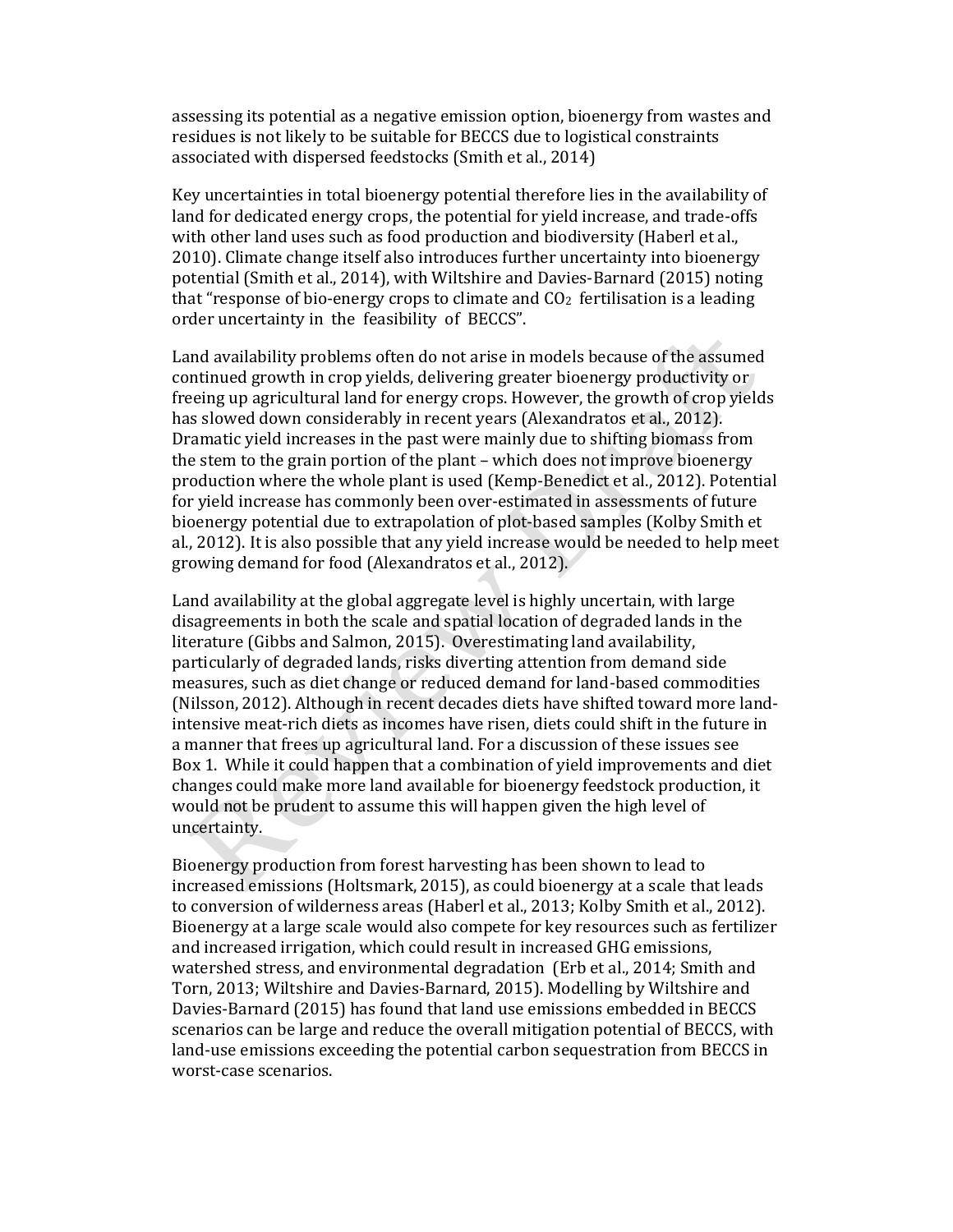Bioenergy has already been identified as an emergent global risk to food security and ecosystems due to indirect land use change (Oppenheimer et al., 2014). Evidence suggests that even comparatively low levels of bioenergy production (currently at around 5 EJ/yr from dedicated land use), has contributed to raising food prices (Hochman et al., 2014). Deploying bioenergy on any scale, well below the estimates in many climate models, would require effective global governance networks to manage trade-offs and develop integrated land-use policies (Nilsson, 2012; WGBU, 2008).

While some maintain that land availability will not be a constraint to bioenergy expansion (Osseweijer et al., 2015), others advise a 'food first' approach, assuming we may already be facing a deficit of cultivable land (Searchinger and Heimlich, 2015) and implying zero availability of land for bioenergy feedstocks. In the face of uncertainty of land availability and the possible negative impacts of large-scale expansion of bioenergy production on food security and the environment, it is prudent to take a cautious approach. The effective use of wastes and residues should be prioritized (which would enable bioenergy at fairly limited scales, and likely with no CCS) (Miyake et al., 2012). However, confidence that bioenergy will be deployed at significant scale as a negative emissions measure relies heavily on future technology development and a means for scaling up bioenergy feedstock production without posing unacceptable ecological and social costs. Unless bioenergy with CCS is proven feasible at commercial scale, along with bioenergy feedstocks that are limited to sustainable levels and produced in socially and ecologically acceptable ways, it would be risky to base current mitigation strategies on the presumed future availability of biomass energy with CCS.

#### Box 1

#### Impact of healthier diets on land use. *Contributed by Doug Boucher, Union of Concerned Scientists*\*

۵

Estimates of future land requirements for food are highly uncertain. In addition to uncertainty in future crop yields, there is great uncertainty in how diets will change, especially with respect to consumption of meat, a particularly land-intensive food product. An important recent study by Bajzelj et al. (2014) highlighted the benefits with respect to emissions and land use of shifting towards healthier diets. They found that in 2050, the implications of a healthier diet (reduced sugars and saturated fats, including livestock products, while providing a minimum of 2500 kcals per person as well as sufficient protein), could reduce net GHG emissions by 45% (about 6 Gt  $CO<sub>2</sub>$ eq/year) as well as reducing the land needed for pasture by 25% and for cropping by 5%. Nearly all the reductions in emissions came from the livestock sector: from the combination of lower emissions of methane from ruminants; and increased sequestration from the return of un-needed pasture and cropland to natural vegetation.

The importance of the livestock sector is not surprising, as currently, 80% of the world's 3.9 billion hectares of agricultural and pasture lands are used for livestock, mostly in lowproductivity grazing systems which account for less than 1% of the edible energy that humans can eat (Herrero et al., 2015). This land is mostly used for beef cattle production, which produces high methane and nitrous oxide emissions (Persson et al., 2014) as well as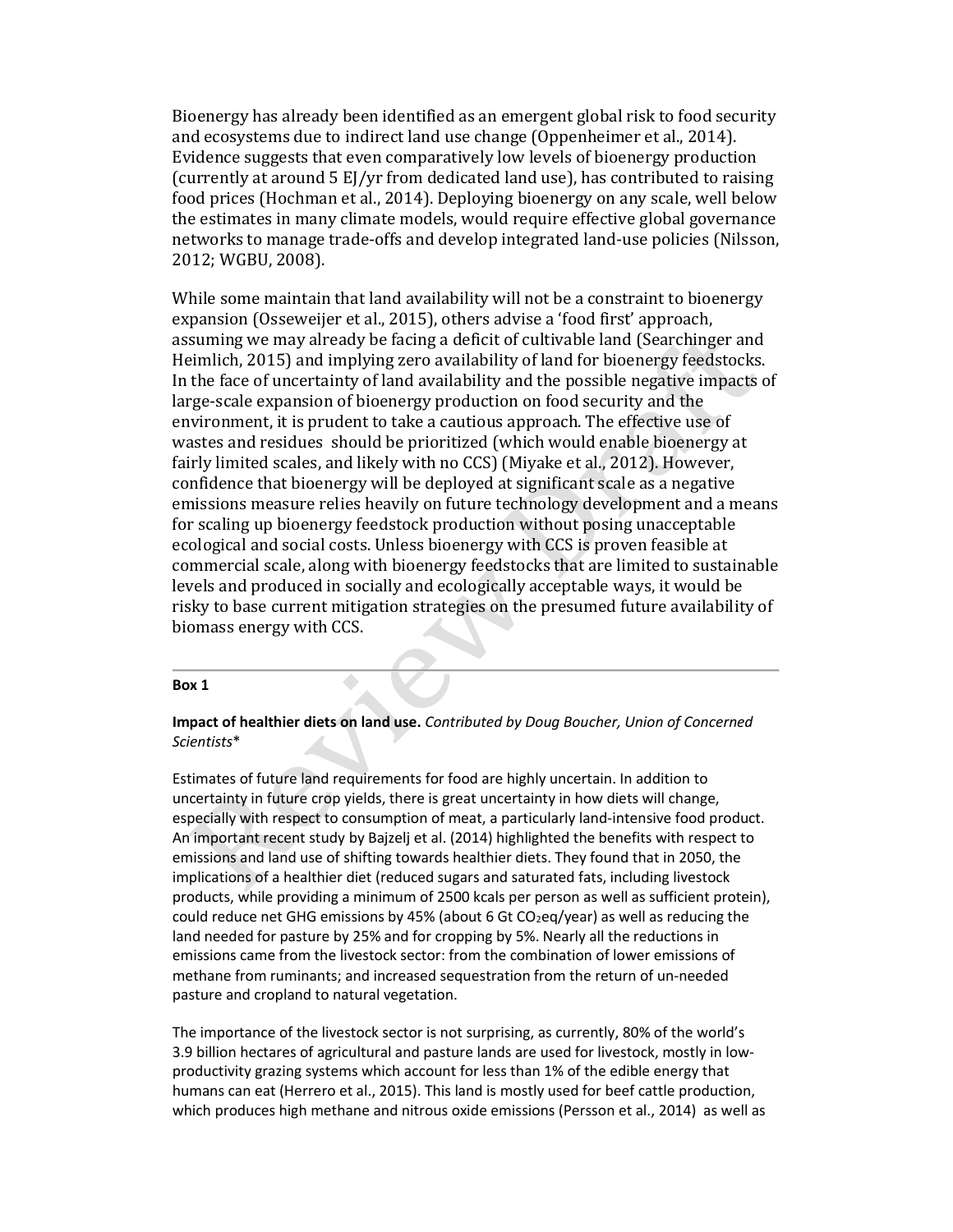nitrogen and phosphorus pollution (Bouwman et al., 2013). These impacts suggest that significant environmental benefits would derive from shifts in diets away from beef and towards other kinds of foods, particularly in developed countries, where consumption is already above levels associated with health impacts such as heart disease, cancer and diabetes (Boucher et al., 2013; Pan et al., 2012). This would not require a large-scale shift to vegetarianism, because the climate and other environmental impacts of alternative animalbased foods are much lower than for beef (FAO, 2015). For example, Stehfest et al. (2009) estimated that eliminating only food from ruminants (mostly cattle) from the global diet would reduce emissions in 2050 by 5.8 Gt CO<sub>2</sub>eq/year, vs. 7.8 Gt CO<sub>2</sub>eq/year if foods from all animal sources were eliminated. The differences in efficiency and productivity of edible food thus make it possible for diet shifts to actually increase food security while substantially reducing land use (Herrero et al., 2015).

Land "freed up" by such shifts could be used in a variety of ways, with different kinds of climate and social benefits. It is important that plans for such potential changes respect traditional land tenure patterns, and take into account other values of cattle such as dairy production, traction, transport, their role as a store of wealth and their potential value in maintaining grassland biodiversity.

\* UCS does not necessarily endorse the full report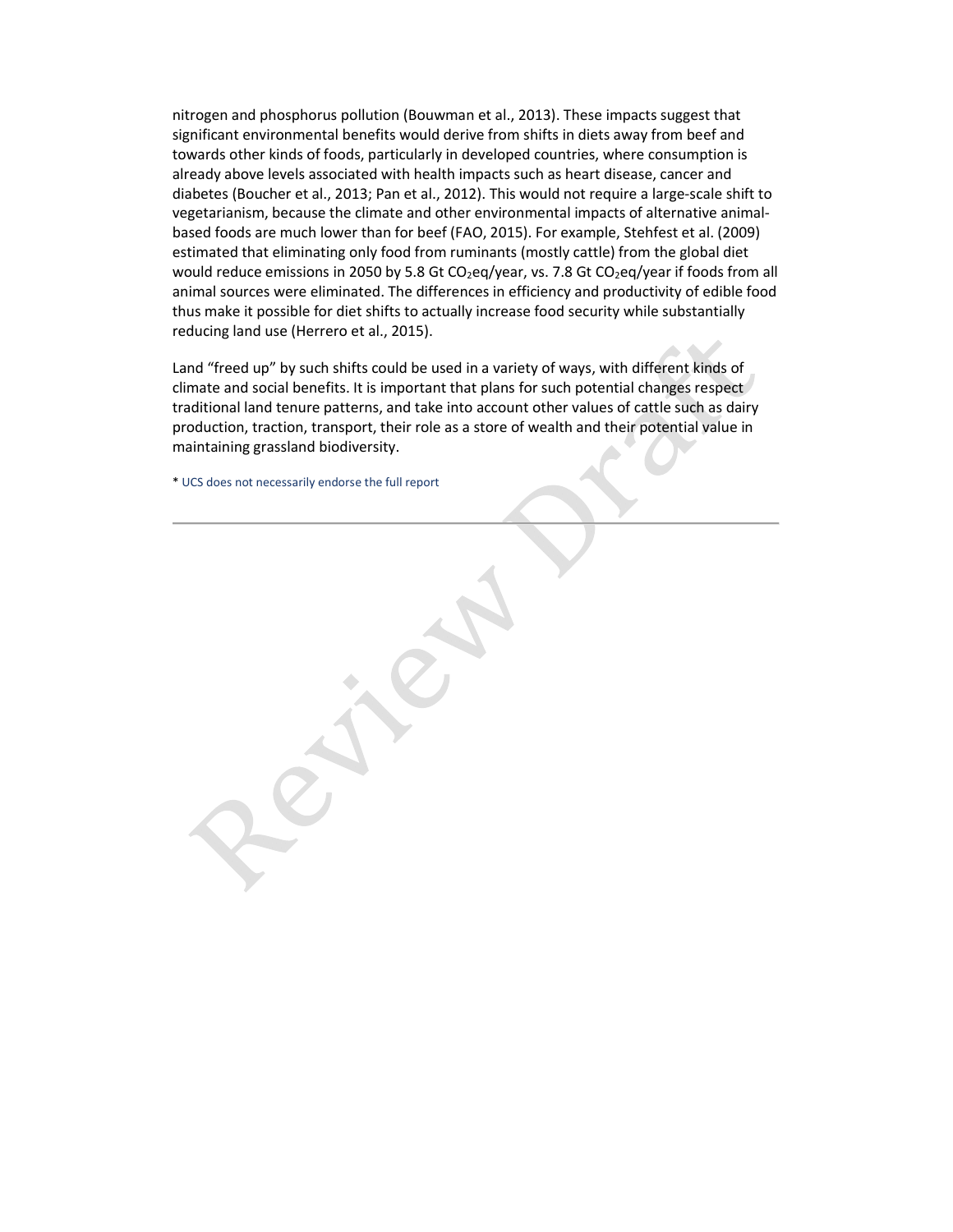| <b>Risk factors</b><br><b>Technological</b><br><b>Biophysical limits</b><br><b>Social</b><br><b>Ecological</b><br>sink degradation<br>development<br><b>Biomass gasification</b><br>Climatic disturbance<br><b>NPP</b><br><b>Food security</b><br>Biodiversity<br><b>CCS</b><br><b>Sink saturation</b><br><b>Customary land rights</b><br>Resource input requirements<br>Human disturbance<br>Geological storage<br><b>Yield increases</b><br>n/a<br>Avoided<br>n/a<br>Secure land rights results in greater<br>Immediate and permanent<br>emission reductions<br>forest protection<br>deforestation<br>emission reductions<br>/degradation<br>Enhanced biodiversity from<br>decreasing forest loss<br>Community owned and managed<br>Increased biodiversity<br>Forest ecosystem<br>n/a<br>Sequestration is a one-<br>off opportunity to<br>forestry creates food security,<br>restoration<br>livelihood benefits and greater carbon<br>replenish lost terrestrial<br>reversal<br>carbon stocks<br>stocks | <b>Risk type</b> | Type 1<br>Infeasibility | <b>Type 2</b><br><b>Unacceptable social and ecological costs</b> | Type 3<br>Non-permanence<br>of carbon stock                      |
|-----------------------------------------------------------------------------------------------------------------------------------------------------------------------------------------------------------------------------------------------------------------------------------------------------------------------------------------------------------------------------------------------------------------------------------------------------------------------------------------------------------------------------------------------------------------------------------------------------------------------------------------------------------------------------------------------------------------------------------------------------------------------------------------------------------------------------------------------------------------------------------------------------------------------------------------------------------------------------------------------------------|------------------|-------------------------|------------------------------------------------------------------|------------------------------------------------------------------|
|                                                                                                                                                                                                                                                                                                                                                                                                                                                                                                                                                                                                                                                                                                                                                                                                                                                                                                                                                                                                           |                  |                         |                                                                  |                                                                  |
|                                                                                                                                                                                                                                                                                                                                                                                                                                                                                                                                                                                                                                                                                                                                                                                                                                                                                                                                                                                                           |                  |                         |                                                                  |                                                                  |
|                                                                                                                                                                                                                                                                                                                                                                                                                                                                                                                                                                                                                                                                                                                                                                                                                                                                                                                                                                                                           |                  |                         |                                                                  | Avoiding emissions from forest<br>loss represent permanent       |
|                                                                                                                                                                                                                                                                                                                                                                                                                                                                                                                                                                                                                                                                                                                                                                                                                                                                                                                                                                                                           |                  |                         |                                                                  | Restoration improves ecosystem<br>resilience, decreasing risk of |
| n/a<br>Reforestation<br>Risks to food security if scale of land<br>Biodiversity can be protected or<br>As above<br>Not permanent<br>demand impacts food production<br>threatened, depending on the<br>manner of reforestation.<br>Community owned and managed<br>forests yield higher carbon benefits<br>Commercial plantations require<br>high nitrogen and water inputs                                                                                                                                                                                                                                                                                                                                                                                                                                                                                                                                                                                                                                 |                  |                         |                                                                  |                                                                  |
| n/a<br>Benefits to food security, rural<br>Mosaic<br>As above<br>Biodiversity improved compared<br>Enhanced resilience<br>livelihoods and customary land rights<br>to degraded landscapes<br>Landscape<br>restoration<br>Efficiency of resource use<br>improved                                                                                                                                                                                                                                                                                                                                                                                                                                                                                                                                                                                                                                                                                                                                           |                  |                         |                                                                  |                                                                  |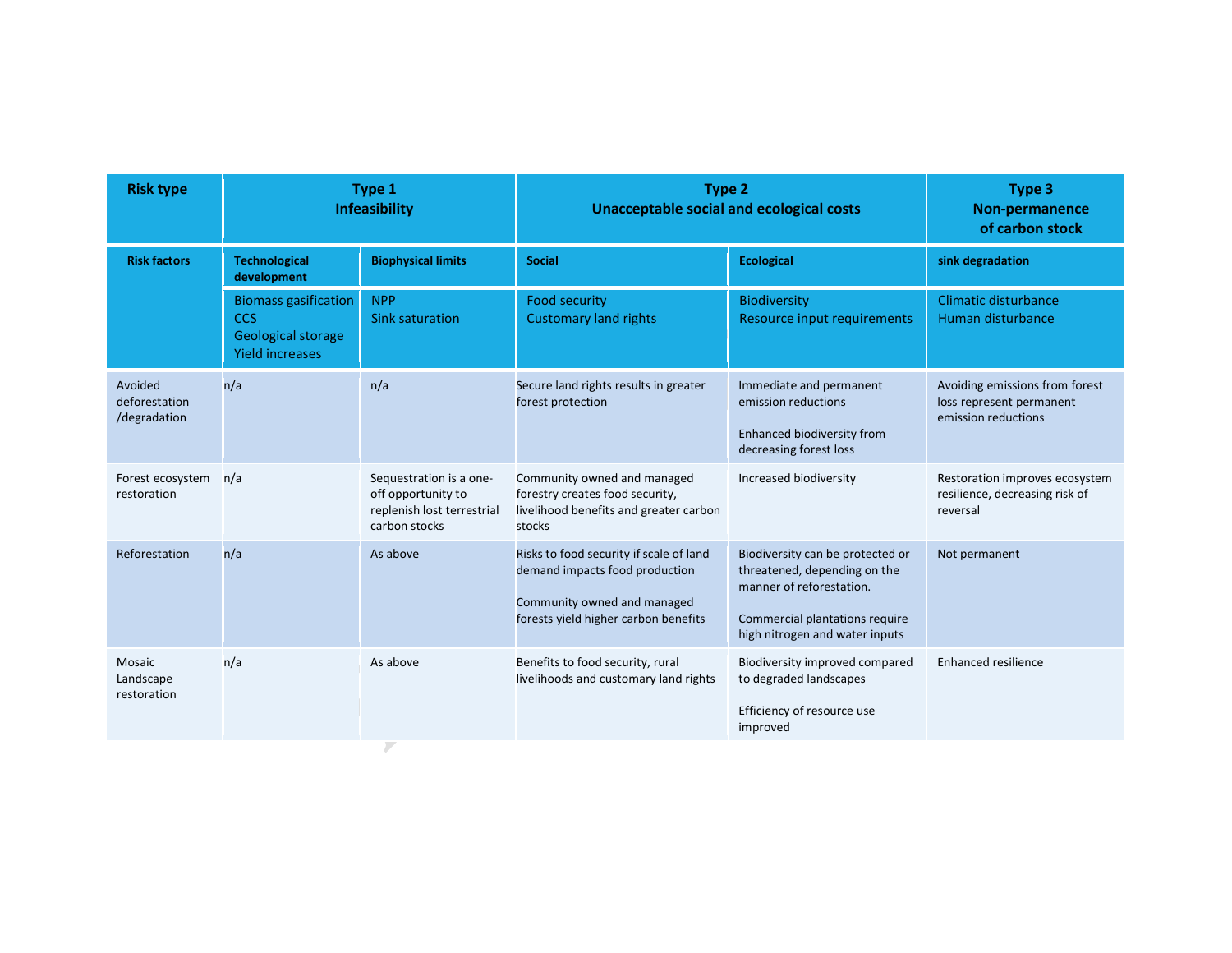| <b>Bioenergy from</b><br>dedicated land-<br>use | CCS technology not<br>developed<br>Continuing yield<br>increases often assumed<br>Geological storage<br>limited, geographically<br>constrained | <b>Estimated bioenergy</b><br>potentials are generally<br>at or above maximum<br>biospheric capacity for<br>production (NPP) | Risks to food security if food crops<br>diverted to energy<br>Risk to customary land rights and local<br>livelihoods if energy crops present a<br>high-value alternative use of land | Risks to biodiversity if natural<br>ecosystems converted to energy<br>crops<br>Risk of exacerbating already<br>significant overconsumption of<br>nitrogen and water | Permanent |
|-------------------------------------------------|------------------------------------------------------------------------------------------------------------------------------------------------|------------------------------------------------------------------------------------------------------------------------------|--------------------------------------------------------------------------------------------------------------------------------------------------------------------------------------|---------------------------------------------------------------------------------------------------------------------------------------------------------------------|-----------|
|                                                 |                                                                                                                                                |                                                                                                                              |                                                                                                                                                                                      |                                                                                                                                                                     |           |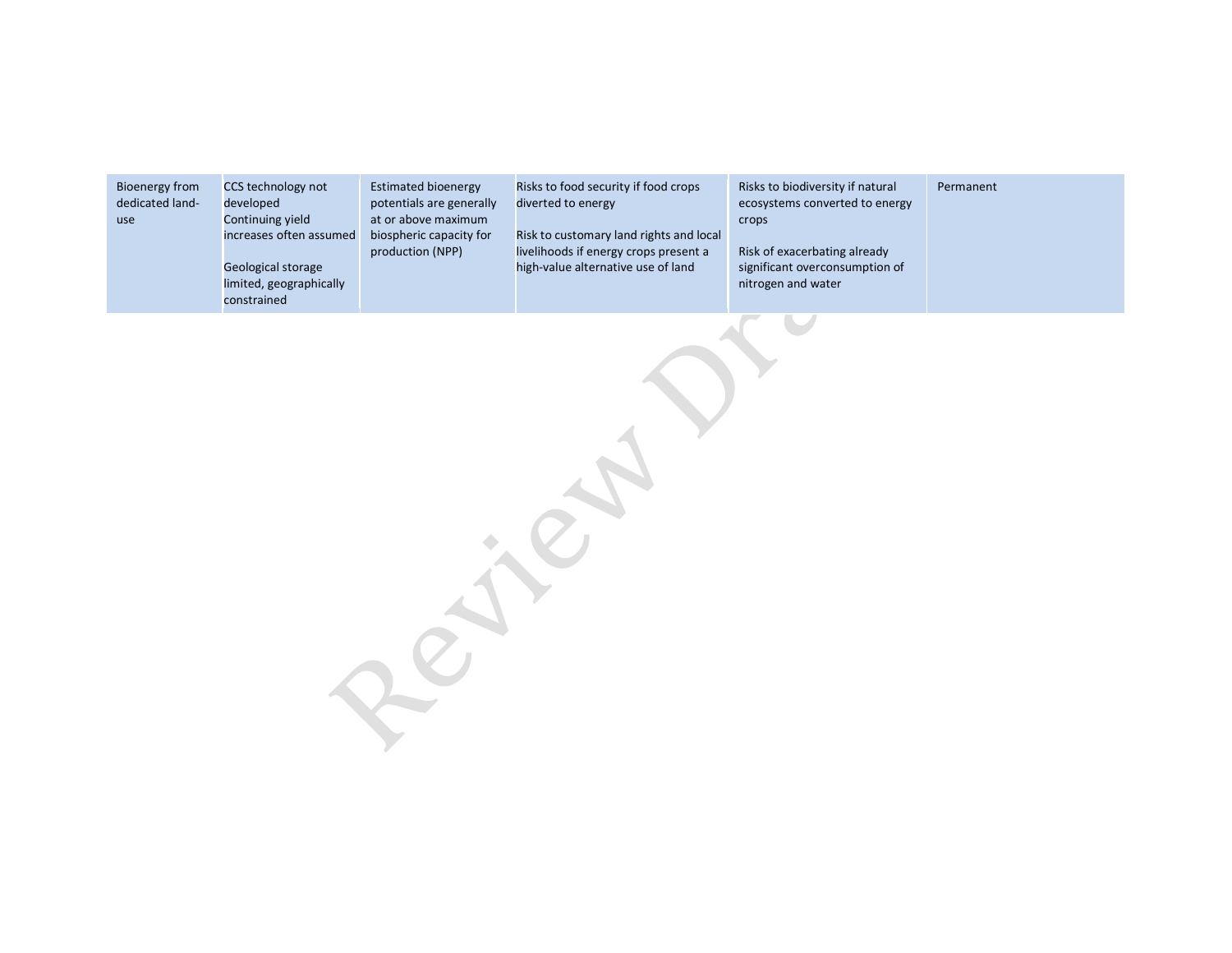## 4 Implications for the formulation of long-term global goals

Based on the outline of risks presented in Section 2 above, the review of negative emissions options and potentials presented in Section 3, we discuss here the implications for long-term global goals.

### 4.1 Feasibility of "1.5°C and 2°C targets, given negative emission constraints.

As a convenient reference point for the state of scientific knowledge and Integrated Assessment Model results on temperature targets and global mitigation pathways, and the corresponding analysis on the role of negative emission mitigation measures, we draw upon the recent analysis by Rogelj *et al* (2015). The authors provide in this paper results from some 200 modelled "low stabilization scenarios." Because this set of scenarios includes many with emissions below the lower bound of emissions in the IPCC scenario database, Rogelj et al. are able to draw conclusions about 1.5°C pathways, which the IPCC could not do. They present results for a set of "1.5°C scenarios", in which temperature has a greater than 50% chance of returning below 1.5 °C by 2100. They note that these scenarios are "temperature overshoot" scenarios, as they typically have a poorer than 50% chance of staying below 1.5°C during the 21st century, and explain that "no scenarios that have a high probability of limiting warming to below the 1.5°C limit during the entire twenty-first century exist in the literature." Rogelj *et al.* also present results for a set of "likely 2°C" scenarios", which have a greater than 66% chance of keeping warming in the twenty-first century below 2 °C, and are typically not temperature overshoot scenarios.

Drawing upon these modelled scenarios, Rogelj *et al.* draw conclusions about the required cumulative global negative emissions over the remainder of the 21st century. For the 1.5 $\degree$ C scenarios, they find that between 450 and 1000 GtCO<sub>2</sub> is required, and for the  $2^{\circ}$ C scenarios between 0 and 900 GtCO<sub>2</sub> is required. In these scenarios, negative emissions are adopted widely in the 2nd half of the century so as to reverse a large fraction of fossil emissions (up to 60% in the 2°C scenarios, and as much as 100% in the 1.5°C scenarios). Tavoni and Socolow (2013), polling five models, find a range of roughly 500 to 1600 GtCO2. Fuss et al. (2014) note that the upper end of the range of required negative emissions is comparable in magnitude to the natural ocean sink and the natural terrestrial sink, and raise uncertainties relating to the effect on carbon cycle dynamics.

The upper end of the stated range of negative emissions must be called out as extremely high, given biophysical limits and the risks of social and economic impacts. As discussed in detail in Section 3, negative emissions in the order of 1000 GtCO2 may be simply unachievable owing to biophysical constraints.

Toward the lower end of the stated range, however, a significantly lower level of negative emissions is shown to still be adequate to meet the needs of a large number of the modelled 1.5°C and 2°C pathways. Specifically, Rogelj *et al.* show that a total of 480 GtCO2, would be sufficient to meet the negative emission needs of more than one-third of the modelled 1.5°C scenarios and more than one-half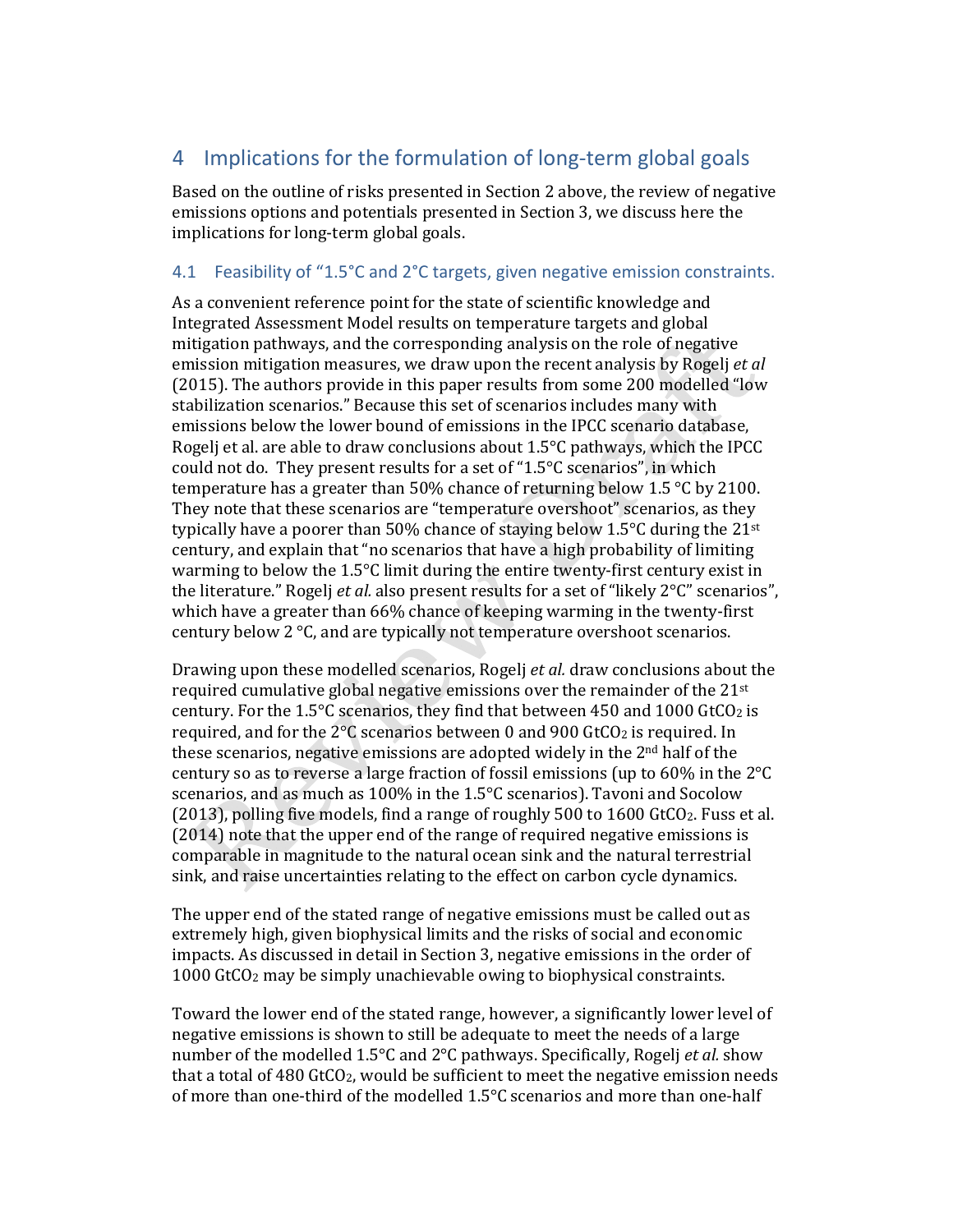of the modelled 2°C scenarios in their study. Insofar as these models generate least-cost pathways (according to their own techno-economic assumptions) for a specified target, they would in principle generate pathways that relied on less negative emissions and more renewables and efficiency if the negative emission options were further constrained by socio-ecological limits. The study also makes clear (see fig. 4 in Rogelj *et al*), that many of the modelled scenarios in the nominal "1.5°C" set actually reduce median warming in 2100 to even lower temperatures, as low as 1.25°C. These, presumably, tend to require negative emissions toward the upper end of the stated ranges.

Table 2 outlines a case that could in principle meet the lower-end requirement of 480 GtCO2 based solely on options that have a decent probability of being technically feasible, in that they rely on known, available measures. It is important to stress that, although these may not be greatly susceptible to risks of type 1 (as in Fig. 1), they still pose risks – and potentially substantial risks – of type 2 and 3.

This case allows one to conclude, tentatively at least, that "1.5°C" pathways could be achieved relying only on negative emissions options for which there is less Type 1 risk that they will ultimately fail to materialize. That said, there remains the Type 2 risk of adverse ecological and social impacts, and Type 3 risk of nonpermanence. Further, these pathways still require a rapid and dramatic transformation of the economy to shift away from fossil sources, and they do not allow for any delay.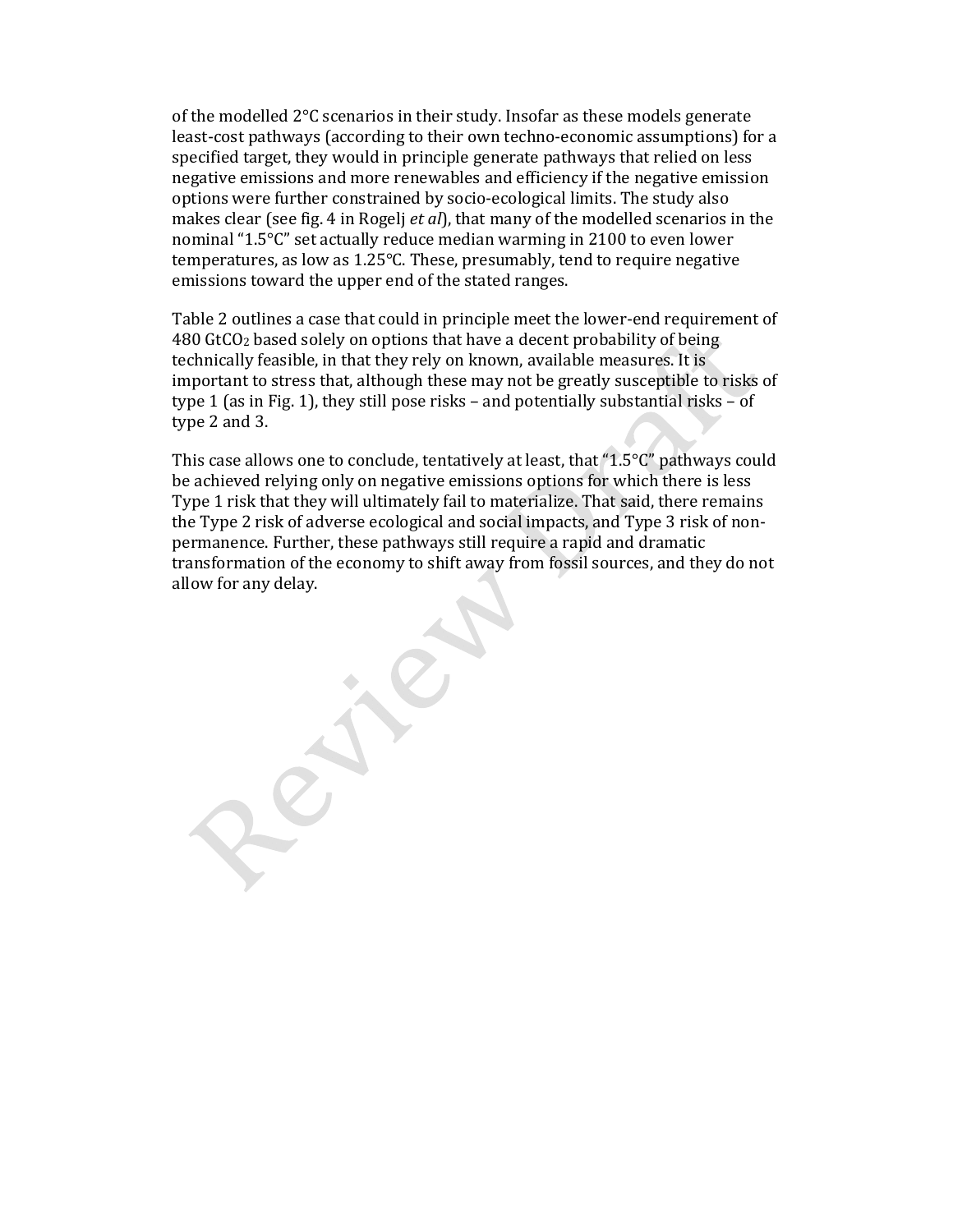| <b>Negative emission category</b>               | <b>Cumulative</b><br>sequestration<br>$(21^{st} c.)$                                                                                                                                                                                                                                                                                                                                                                                                                                                                                                                                                                            |                         |
|-------------------------------------------------|---------------------------------------------------------------------------------------------------------------------------------------------------------------------------------------------------------------------------------------------------------------------------------------------------------------------------------------------------------------------------------------------------------------------------------------------------------------------------------------------------------------------------------------------------------------------------------------------------------------------------------|-------------------------|
| <b>Avoided</b><br>deforestation<br>/degradation | Forest loss halted by 2020, in line with New York Declaration<br>on Forests target                                                                                                                                                                                                                                                                                                                                                                                                                                                                                                                                              | Avoided<br>emissions    |
| <b>Reforestation</b>                            | This case assumes optimistic levels of reforestation consistent<br>with meeting the Bonn Challenge to reforest 150 Mha by 2020<br>and expanding efforts to meet the New York Declaration on<br>Forests goal to reforest an additional 200 MHa by 2030.<br>Assuming a per hectare sequestration rate consistent with<br>Houghton (2013) yields an average negative emission rate of<br>0.7 GtC/yr, which accords well with the middle of the IPCC<br>range. Over a period of 60 years until saturation, this would<br>yield a cumulative total negative emission of approximately 40<br>GtC ( $\approx$ 150 GtCO <sub>2</sub> ). | $150$ GtCO <sub>2</sub> |
| <b>Ecosystem</b><br><b>Restoration</b>          | Extensive ecosystem restoration, sufficient to enhance the<br>natural sinks at an average rate of 1.5 GtC/yr for 60 years until<br>saturation, would yield a cumulative total of 90 GtC (≈ 330<br>GtCO <sub>2</sub>                                                                                                                                                                                                                                                                                                                                                                                                             | 330 GtCO <sub>2</sub>   |
| <b>Mosaic</b><br>landscape<br>restoration       | While landscape restoration (agroforestry, soil carbon,<br>biochar, etc) includes promising measures with multiple<br>benefits, this case does not take account for any quantified<br>negative emission contribution from these activities. While it<br>may prove eventually, as information improves and<br>experience is gained, that there are emission benefits, the<br>uncertainty (especially with soil carbon) is presently too great<br>to justify reliance on any such benefit.                                                                                                                                        | Not quantified          |
| <b>Bioenergy with</b><br><b>CCS</b>             | Negative emissions from BECCS is also excluded from this case,<br>on the basis that the technology is not yet proven, and that it<br>would be able contribute at a significant scale only if other<br>challenging conditions are also met, which would primarily<br>involve decreased consumption in the agricultural sector,<br>leaving land and other resource inputs available for primary<br>bio-energy production, and / or a technological breakthrough<br>in bioenergy production not dependent on land.                                                                                                                 | $0$ GtCO <sub>2</sub>   |

With respect to "2°C" pathways, the Rogelj *et al* scenarios include several that do not rely on negative emissions at all, and also note that "2°C scenarios with a significantly lower or even zero contribution of negative emissions are available in the literature".

This set of options for achieving 480 GtCO2 negative emissions does not exceed basic biophysical constraints, but it would still be challenging to achieve, and would impose a demand for land that could jeopardize other critical land uses such as food production, habitat, and biodiversity, and thus present serious risks. It is conceivable – though by no means guaranteed – that measures such as ecosystem restoration and reforestation could be implemented in a manner that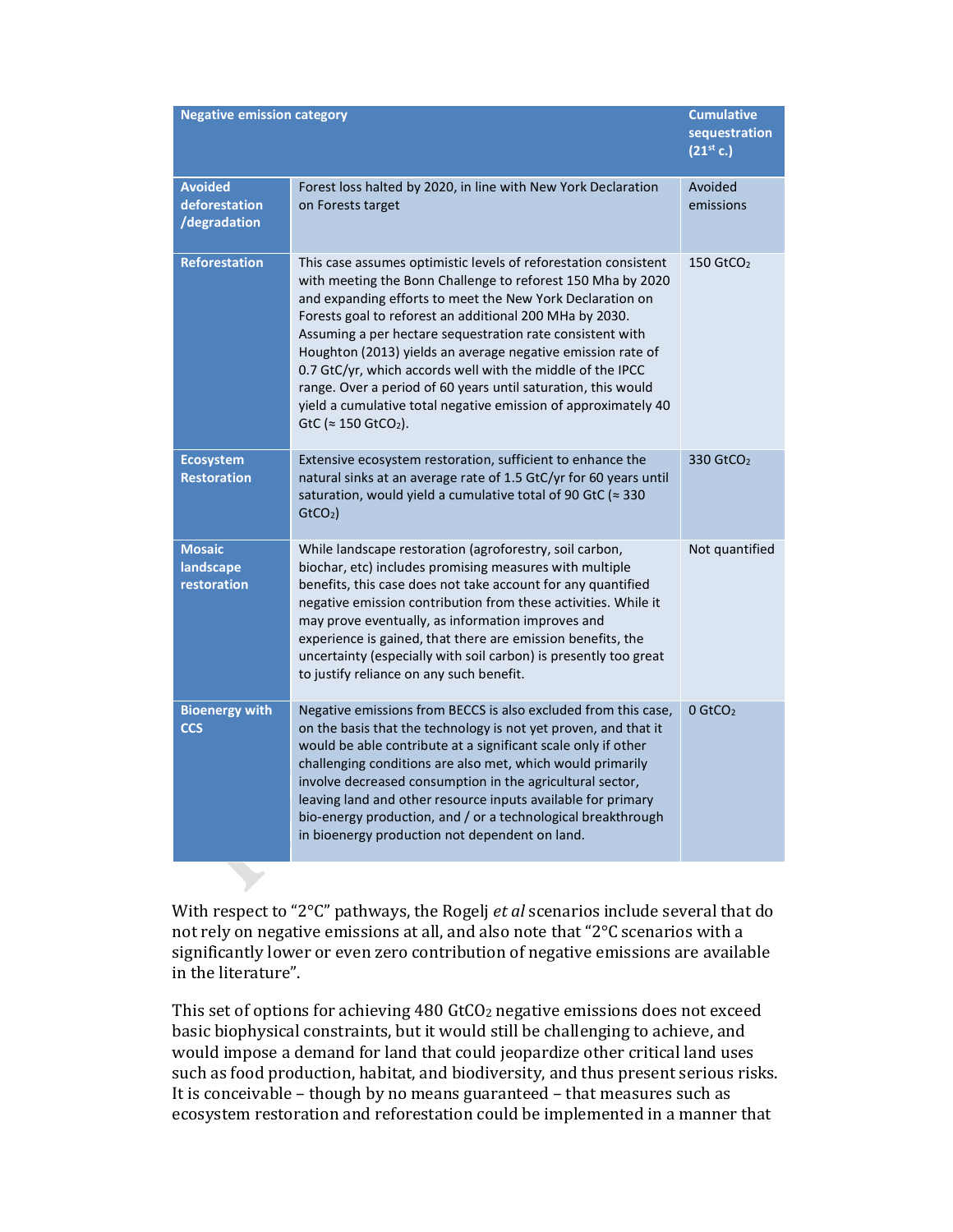achieves the required amount of negative emissions without jeopardizing other critical land uses.

Especially with respect to long-term strategies that rely on much larger amounts of negative emissions, we wish to highlight a caution. Any nominal "1.5°C" or " $2^{\circ}$ C" pathway that relies on large amounts of negative emissions will have locked us into much higher temperature rise than advertised if these negative emission options do not ultimately prove feasible when they are called upon in the second half of the  $21$ <sup>st</sup> century. In this regard, is highly questionable to label a " $1.5^{\circ}$ C" or "2 $^{\circ}$ C" pathway as "likely" if it relies on negative emission options that themselves do not have a "likely" chance of proving feasible and providing reliably permanent reductions at the needed scale.

## 4.2 "Zero fossil carbon" versus "net zero" formulations of a global goal

Long-term global goals are squarely on the international climate agenda, and are a specific focus of negotiations toward the Paris Conference of Parties to the UNFCCC. Many countries are advocating for a goal of "net zero" global emissions to be formally adopted and included in the post-2020 agreement. Meanwhile, many civil society organizations are advocating for a goal that would more narrowly focus on full decarbonisation – or "zero fossil carbon" – from the energy system6.

The "zero fossil carbon" formulation does not explicitly set a limit for any carbon dioxide emissions that are not from fossil fuel sources. That is, it does not set a limit for land-related sources (such as deforestation and landscape degradation), nor for non-carbon dioxide sources such as the other "Kyoto-gases" – methane, nitrous oxide, and the industrial "F-gases". As such, it accounts for somewhat less than two-thirds of current global greenhouse gas emissions (IPCC, WG3]. The net-zero formulation, on the other hand, implies that all emissions (if formulated as "net-zero *greenhouse gas* emissions" or "climate neutrality") or at least all carbon dioxide emissions (if formulated as "net-zero *carbon* emissions" or "carbon neutrality") reach zero in aggregate. Critically, however, the "netzero" position, though covering a broader range of gases, allows for the continued emissions of fossil carbon dioxide to the extent they are balanced by negative emissions.

However, as we've argued in this paper, a strategy based on future negative emissions leaves society at risk of insufficient decarbonisation while anticipating negative emissions options that may not materialize. A global goal based on "zero fossil carbon" does not pose that risk. It sends an unambiguous signal regarding the rate at which carbon emissions must be ceased, with no illusory

l

<sup>6</sup> See Climate Action Network's position here: http://climatenetwork.org/publication/canposition-long-term-global-goals-2050-june-2014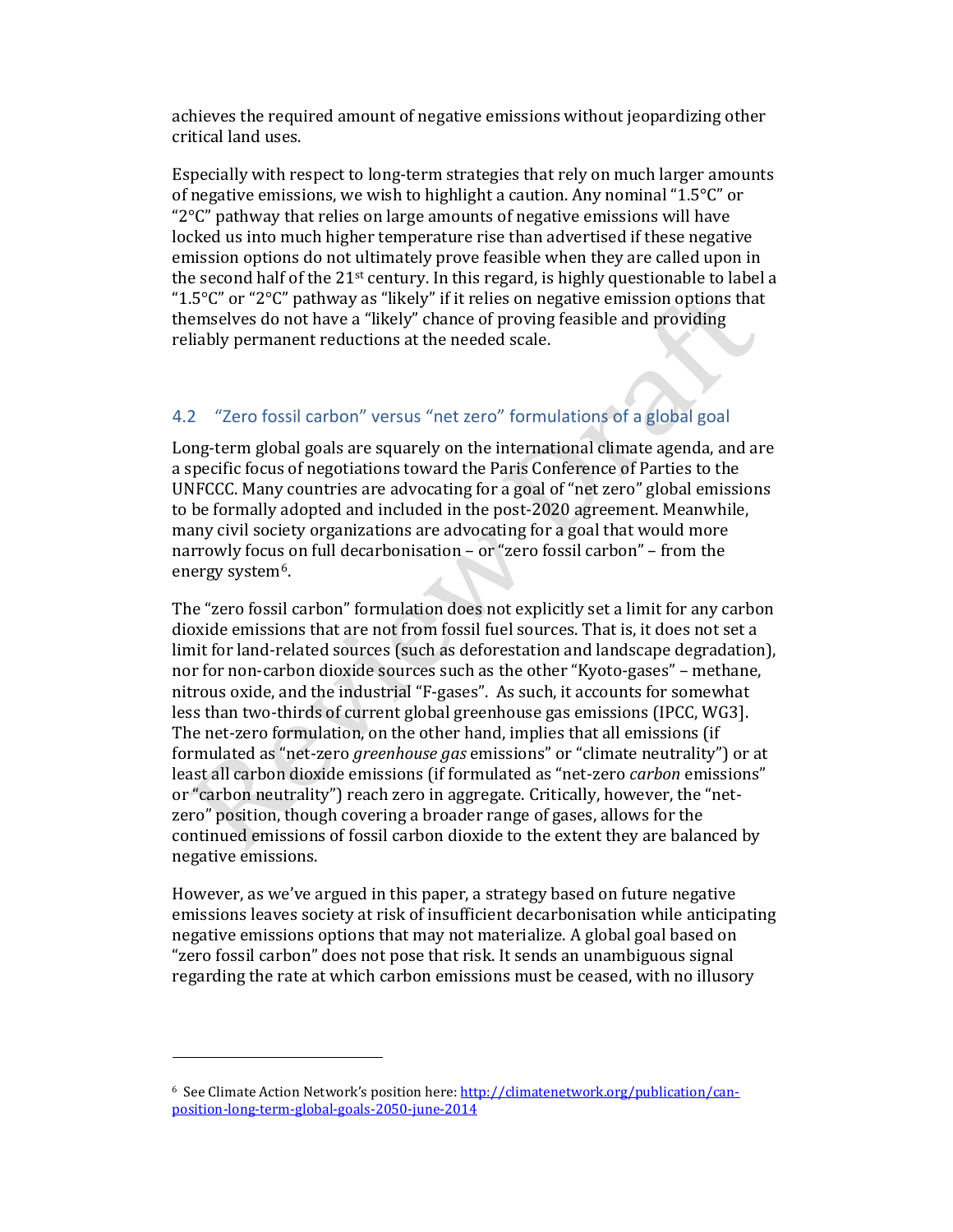promise of future absolution based on negative emissions from still unproven land-based options.

Certainly, a "zero fossil carbon" target could be part of an even more robust global goal. It could be coupled with distinct goals for protecting and restoring ecosystems through measures focused on halting and reversing forest loss, and the restoration of forest ecosystems. In addition to contributing towards climate mitigation goals, such options contribute to a multitude of sustainability objectives, including preserving critical ecosystem services such as biodiversity and watershed protection, and development goals of protecting food security, human rights, and local livelihoods. Achieving these dual outcomes of climate mitigation and environmental and development goals requires approaches which promote localised decision–making over natural resources, such as community forest management, as key elements of enhancing and maintaining biospheric carbon stocks.

## 5 Summary

We defined three layers of risk associated with strategies that rely on future negative emissions. Type 1 is the risk that negative emission options do not prove feasible in the future when they are ultimately required. Type 2 is the risk that unacceptable ecological and social impacts are unavoidable for large-scale deployment. Type 3 is the risk that the reversal of emission reductions is caused by human or natural forces, including climate change. It is poor strategy to rely on the future large-scale deployment of negative emissions without reasonable confidence that there will be negative emissions available at the required scale from options that are technically feasible, ecologically and socially acceptable, and reliably permanent. Such a strategy could strand us at a late date with an insufficiently transformed energy economy, an exceeded carbon budget, and a carbon debt that cannot be repaid.

Drawing on results of modelled pathways from Integrated Assessment Models, we conclude, tentatively at least, that "1.5°C" pathways can be achieved relying only on negative emissions options for which there is comparatively little Type 1 risk. Type 2 and Type 3 risks remain, however. Importantly, these pathways still require a rapid and dramatic transformation of the economy to shift away from fossil sources, and they do not allow for any delay.

A "net-zero" goal could motivate an excessively risky reliance on future negative emissions options. On the other hand, a "zero fossil carbon" goal could provide an unambiguous impetus for a transformation of the energy economy. Coupling it with distinct goals related to protecting and restoring ecosystems could make for a comprehensive global goal.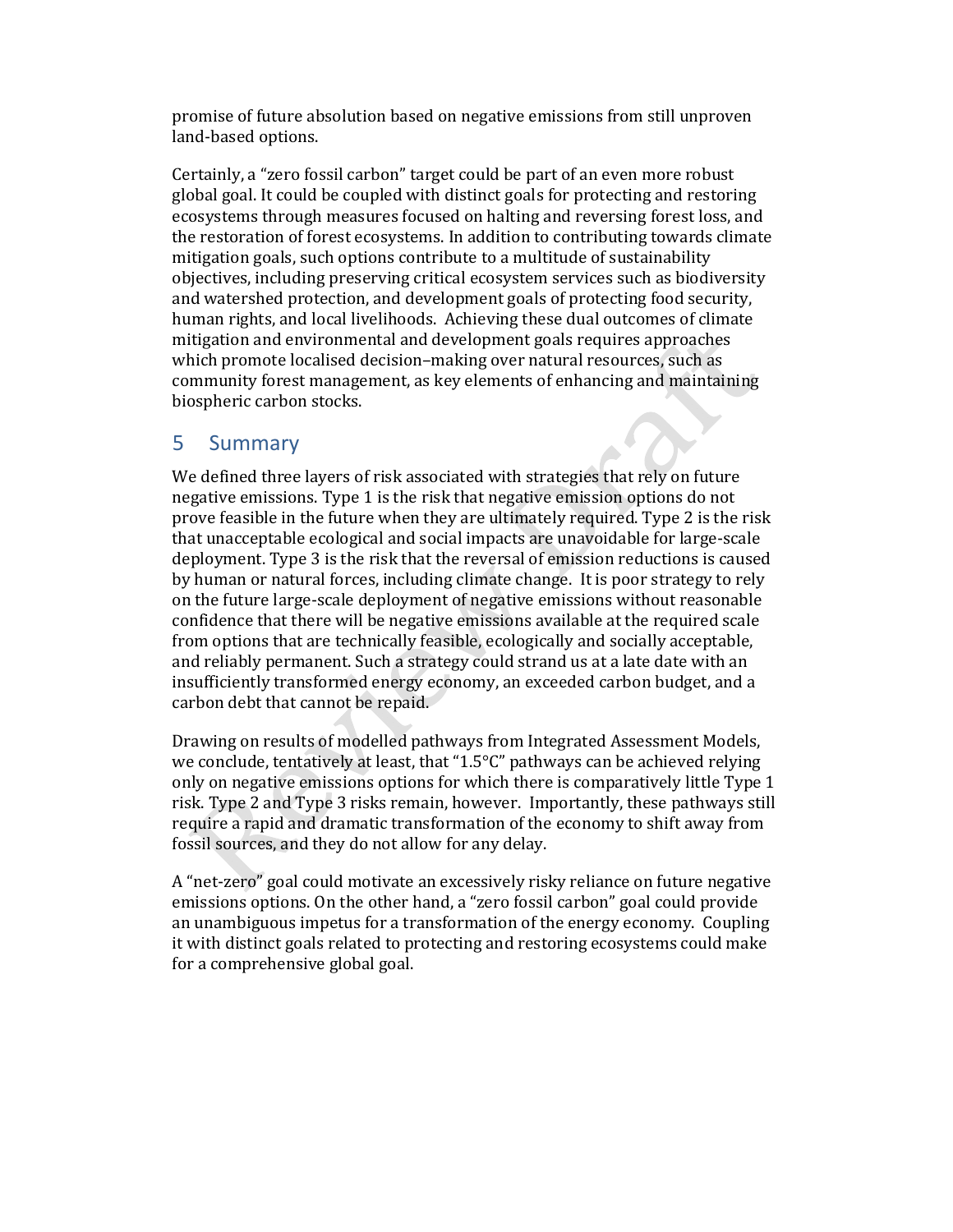## References

- Alexandratos, N., Bruinsma, J., others, 2012. World agriculture towards 2030/2050: the 2012 revision (ESA Working Paper No. 12-03). FAO.
- Anderson, K., 2015. Duality in climate science. Nat. Geosci.
- Arora, V.K., Montenegro, A., 2011. Small temperature benefits provided by realistic afforestation efforts. Nat. Geosci. 4, 514–518. doi:10.1038/ngeo1182
- Asner, G.P., Powell, G.V.N., Mascaro, J., Knapp, D.E., Clark, J.K., Jacobson, J., Kennedy-Bowdoin, T., Balaji, A., Paez-Acosta, G., Victoria, E., Secada, L., Valqui, M., Hughes, R.F., 2010. High-resolution forest carbon stocks and emissions in the Amazon. Proc. Natl. Acad. Sci. 107, 16738–16742. doi:10.1073/pnas.1004875107
- Bajželj, B., Richards, K.S., Allwood, J.M., Smith, P., Dennis, J.S., Curmi, E., Gilligan, C.A., 2014. Importance of food-demand management for climate mitigation. Nat. Clim. Change 4, 924–929. doi:10.1038/nclimate2353
- Boucher, D., Elias, P., Mulik, K., Davis, E., 2013. Climate-Friendly Land Use: Paths and policies toward a less wasteful planet. Union of Concerned Scientists.
- Bouwman, L., Goldewijk, K.K., Hoek, K.W.V.D., Beusen, A.H.W., Vuuren, D.P.V., Willems, J., Rufino, M.C., Stehfest, E., 2013. Exploring global changes in nitrogen and phosphorus cycles in agriculture induced by livestock production over the 1900–2050 period. Proc. Natl. Acad. Sci. 110, 20882– 20887. doi:10.1073/pnas.1012878108
- Chhatre, A., Agrawal, A., 2009. Trade-offs and synergies between carbon storage and livelihood benefits from forest commons. Proc. Natl. Acad. Sci. 106, 17667–17670.
- Choat, B., Jansen, S., Brodribb, T.J., Cochard, H., Delzon, S., Bhaskar, R., Bucci, S.J., Feild, T.S., Gleason, S.M., Hacke, U.G., Jacobsen, A.L., Lens, F., Maherali, H., Martínez-Vilalta, J., Mayr, S., Mencuccini, M., Mitchell, P.J., Nardini, A., Pittermann, J., Pratt, R.B., Sperry, J.S., Westoby, M., Wright, I.J., Zanne, A.E., 2012. Global convergence in the vulnerability of forests to drought. Nature. doi:10.1038/nature11688
- Creutzig, F., Ravindranath, N.H., Berndes, G., Bolwig, S., Bright, R., Cherubini, F., Chum, H., Corbera, E., Delucchi, M., Faaij, A., Fargione, J., Haberl, H., Heath, G., Lucon, O., Plevin, R., Popp, A., Robledo-Abad, C., Rose, S., Smith, P., Stromman, A., Suh, S., Masera, O., 2015. Bioenergy and climate change mitigation: an assessment. GCB Bioenergy 7, 916–944. doi:10.1111/gcbb.12205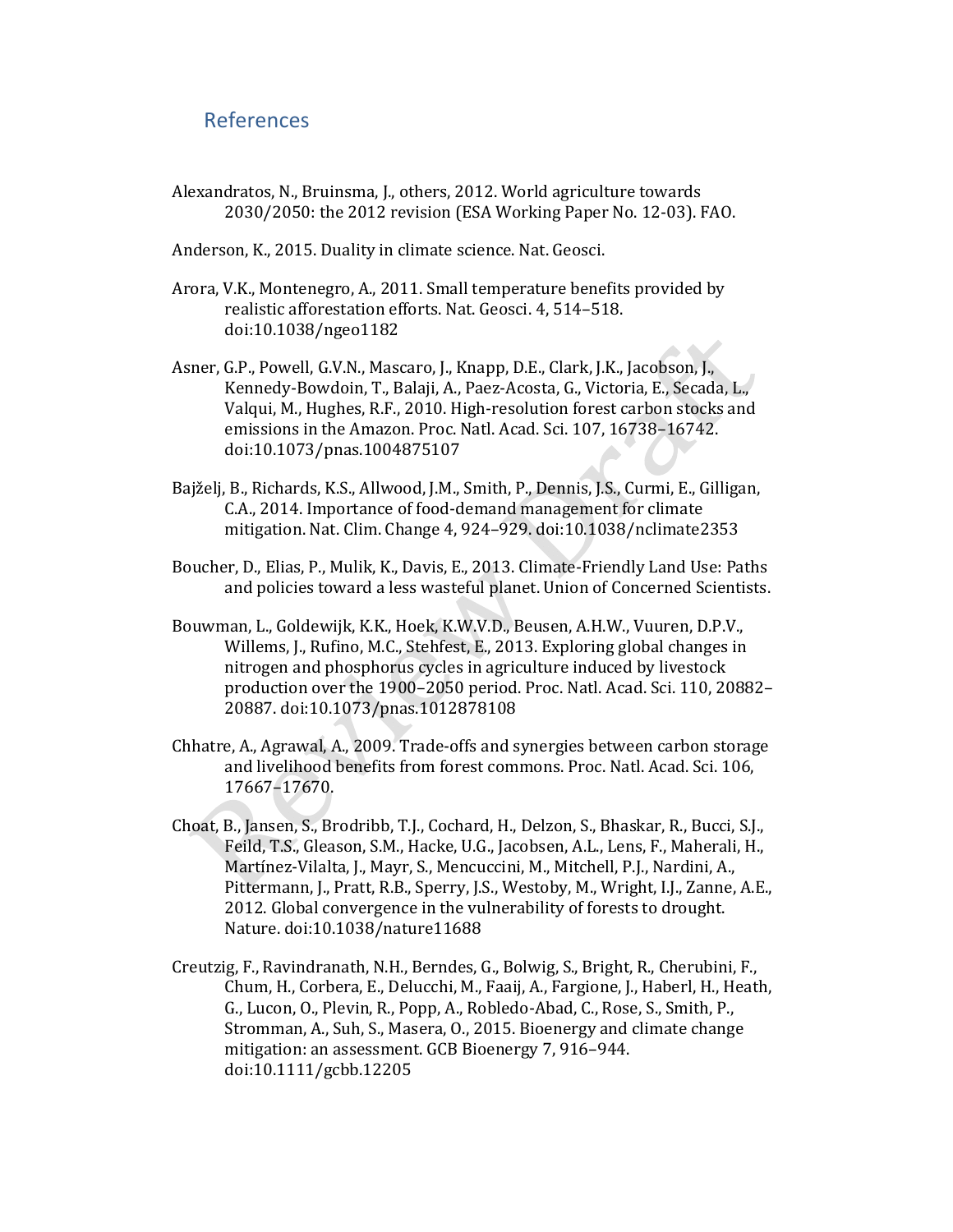- Erb, K.-H., Haberl, H., Plutzar, C., 2012. Dependency of global primary bioenergy crop potentials in 2050 on food systems, yields, biodiversity conservation and political stability. Energy Policy 47, 260–269. doi:10.1016/j.enpol.2012.04.066
- FAO, 2015. Natural Capital Impacts in Agriculture: Supporting Better Business Decision-Making. Food and Agricultural Organization of the United Nations, Rome.
- Fuss, S., Canadell, J.G., Peters, G.P., Tavoni, M., Andrew, R.M., Ciais, P., Jackson, R.B., Jones, C.D., Kraxner, F., Nakicenovic, N., others, 2014. Betting on negative emissions. Nat. Clim. Change 4, 850–853.
- GEA, 2012. Global Energy Assessment Toward a Sustainable Future. Cambridge University Press, Cambridge, UK and New York, NY, USA and the International Institute for Applied Systems Analysis, Laxenburg, Austria.
- Geden, O., 2015. Policy: Climate advisers must maintain integrity. Nature 521, 27.
- Gibbs, H.K., Salmon, J.M., 2015. Mapping the world's degraded lands. Appl. Geogr. 57, 12–21. doi:10.1016/j.apgeog.2014.11.024
- Gough, C., Vaughan, N.E., 2015. Synthesising existing knowledge on the feasibility of BECCS (D1a) | AVOID 2 climate change research programme (No. WPD1a), AVOID2.
- Haberl, H., Erb, K.-H., Krausmann, F., Running, S., Searchinger, T.D., Kolby Smith, W., 2013. Bioenergy: how much can we expect for 2050? Environ. Res. Lett. 8, 031004. doi:10.1088/1748-9326/8/3/031004
- Herrero, M., Wirsenius, S., Henderson, B., Rigolot, C., Thornton, P., Havlík, P., Boer, I. de, Gerber, P.J., 2015. Livestock and the Environment: What Have We Learned in the Past Decade? Annu. Rev. Environ. Resour. 40, 177–202. doi:10.1146/annurev-environ-031113-093503

Hoare, A., 2015. 20150715IllegalLoggingHoare.pdf. Chatham House, London.

- Hochman, G., Rajagopal, D., Timilsina, G.R., Zilberman, D., 2014. Impacts of Biofuels on Food Prices, in: Timilsina, G.R., Zilberman, D. (Eds.), The Impacts of Biofuels on the Economy, Environment, and Poverty, Natural Resource Management and Policy. Springer New York, pp. 47–64.
- Holtsmark, B., 2015. Quantifying the global warming potential of CO 2 emissions from wood fuels. GCB Bioenergy 7, 195–206. doi:10.1111/gcbb.12110
- Houghton, R.A., 2013. The emissions of carbon from deforestation and degradation in the tropics: past trends and future potential. Carbon Manag. 4, 539–546. doi:10.4155/cmt.13.41
- Humpenöder, F., Popp, A., Dietrich, J.P., Klein, D., Lotze-Campen, H., Bonsch, M., Bodirsky, B.L., Weindl, I., Stevanovic, M., Müller, C., 2014. Investigating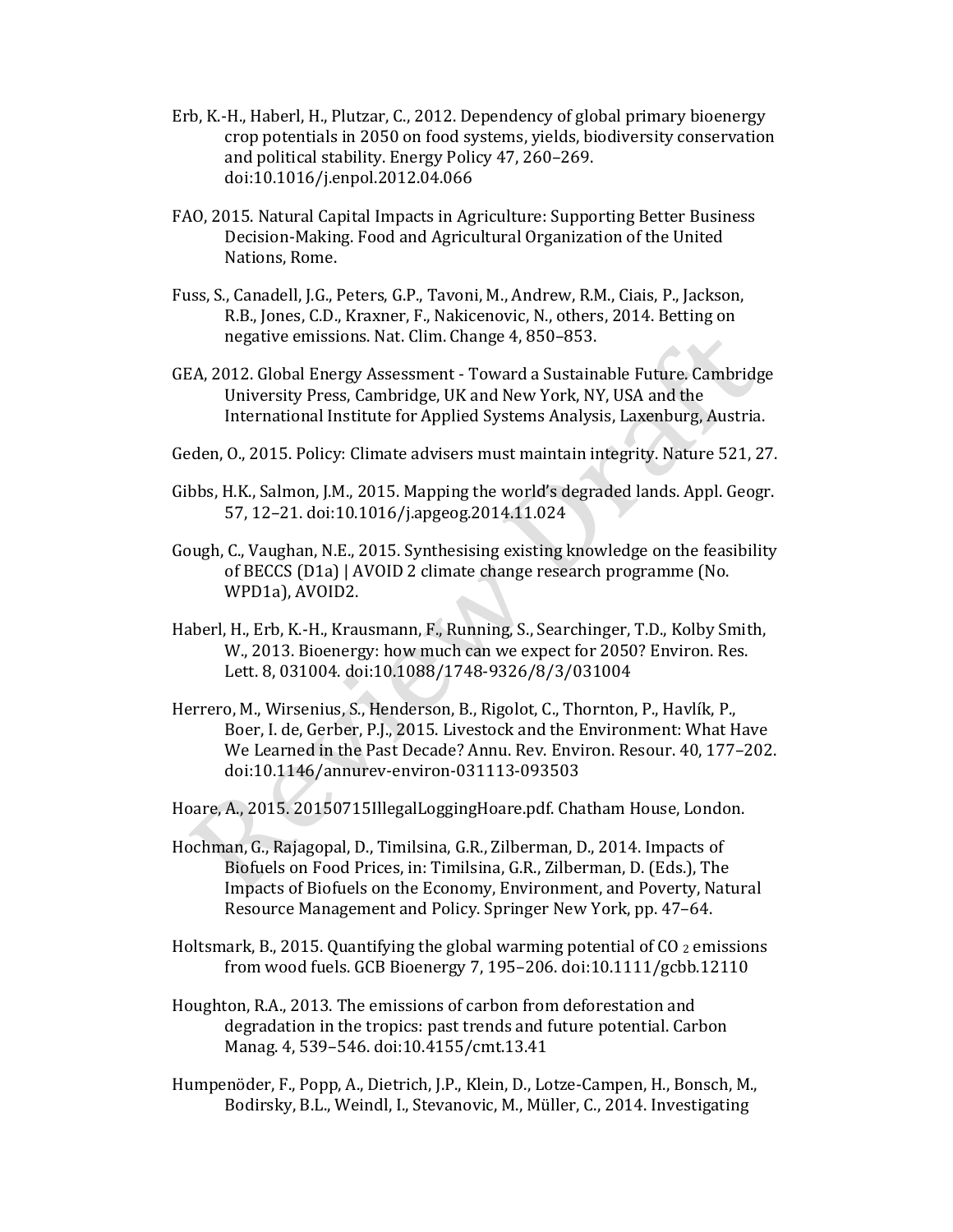afforestation and bioenergy CCS as climate change mitigation strategies. Environ. Res. Lett. 9, 064029. doi:10.1088/1748-9326/9/6/064029

- IPCC, 2000. Special report on emissions scenarios: a special report of working group III of the intergovernmental panel on climate change. Cambridge University Press.
- Kemp-Benedict, E., Kartha, S., Fencl, A., 2012. Biomass in a Low-Carbon Economy: Resource Scarcity, Climate Change, and Business in a Finite World.
- Kolby Smith, W., Zaho, M., Running, S., 2012. Global Bioenergy Capacity as Constrained by Observed Biospheric Productivity Rates. BioScience 62, 911–922. doi:10.1525/bio.2012.62.10.11
- Kraxner, F., Nordström, E.-M., Havlík, P., Gusti, M., Mosnier, A., Frank, S., Valin, H., Fritz, S., Fuss, S., Kindermann, G., McCallum, I., Khabarov, N., Böttcher, H., See, L., Aoki, K., Schmid, E., Máthé, L., Obersteiner, M., 2013. Global bioenergy scenarios – Future forest development, land-use implications, and trade-offs. Biomass Bioenergy 57, 86–96. doi:10.1016/j.biombioe.2013.02.003
- Kriegler, E., Edenhofer, O., Reuster, L., Luderer, G., Klein, D., 2013. Is atmospheric carbon dioxide removal a game changer for climate change mitigation? Clim. Change 118, 45–57. doi:10.1007/s10584-012-0681-4
- Laestadius, L, Maginnis, S, Minnemeyer, S, Potapov, P, Saint-Laurent, C, Sizer, N, 2011. Mapping opportunities for forest landscape restoration. Unasylva 238 62, 47–48.
- Lal, R., 2004. Soil carbon sequestration to mitigate climate change. Geoderma 123, 1–22. doi:10.1016/j.geoderma.2004.01.032
- Lamb, D., Erskine, P.D., Parrotta, J.A., 2005. Restoration of degraded tropical forest landscapes. Science 310, 1628–1632.
- Lawson, S., 2014. Consumer Goods and Deforestation: An Analysis of the Extent and Nature of Illegality in Forest Conversion for Agriculture and Timber Plantations, Forest Trade and Finance. Forest Trends, Washington DC.
- Mackey, B., Prentice, I.C., Steffen, W., House, J.I., Lindenmayer, D., Keith, H., Berry, S., 2013. Untangling the confusion around land carbon science and climate change mitigation policy. Nat. Clim. Change 3, 552–557. doi:10.1038/nclimate1804
- Meadowcroft, J., 2013. Exploring negative territory Carbon dioxide removal and climate policy initiatives. Clim. Change 118, 137–149. doi:10.1007/s10584-012-0684-1
- Miyake, S., Renouf, M., Peterson, A., McAlpine, C., Smith, C., 2012. Land-use and environmental pressures resulting from current and future bioenergy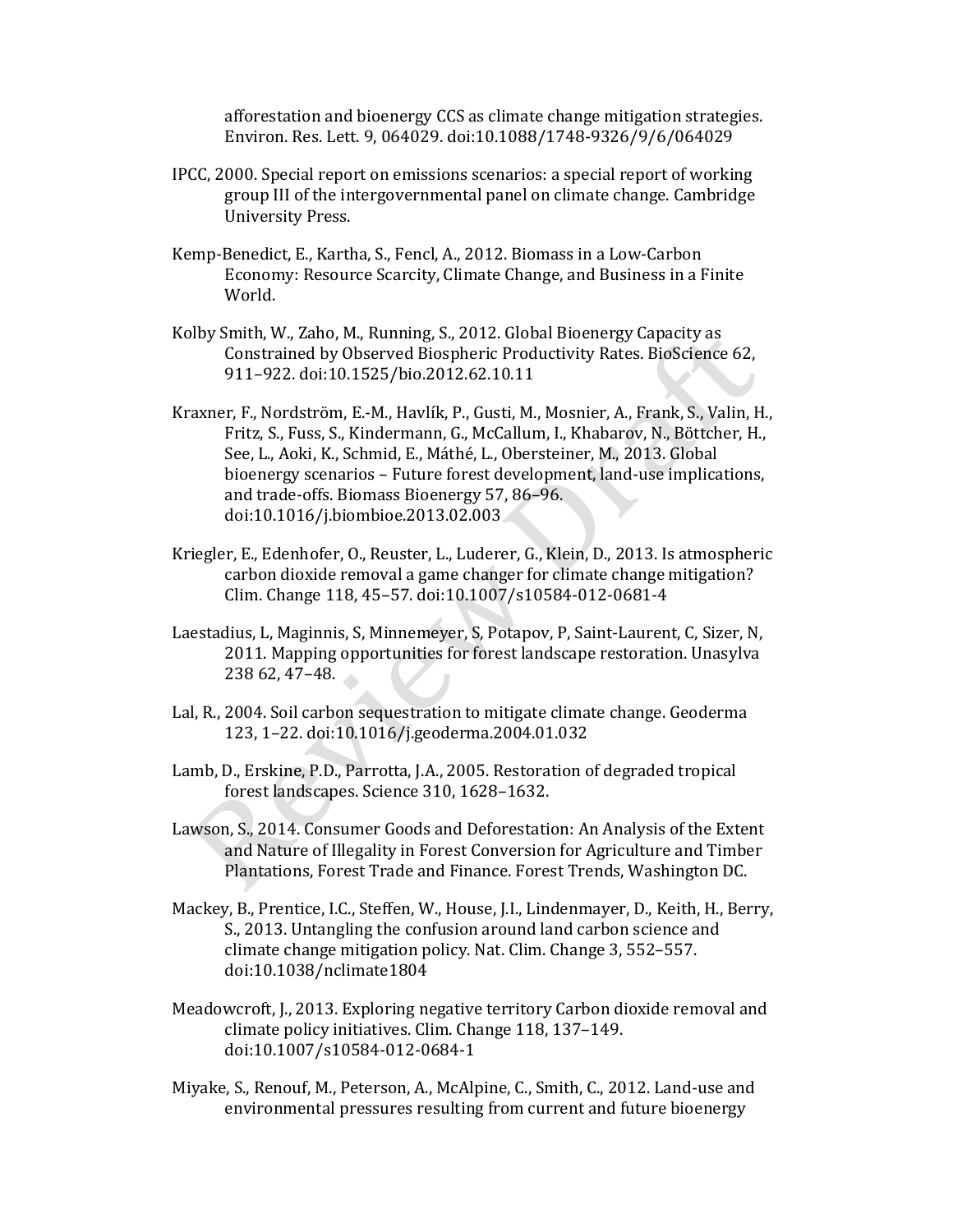crop expansion: A review. J. Rural Stud. 28, 650–658. doi:10.1016/j.jrurstud.2012.09.002

- Nilsson, S., 2012. Availability of cultivable land to meet expected demand in food, fibre and fuel, in: The Global Need for Food, Fibre and Fuel: Land Use Perspectives on Constraints and Opportunities in Meeting Future Demand, 4. Royal Swedish Academy of Agriculture and Forestry, Stockholm, p. 37–.
- Nilsson, S., Schopfhauser, W., 1995. The carbon-sequestration potential of a global afforestation program. Clim. Change 30, 267–293.
- Oppenheimer, M., Campos, M., Warren, R., 2014. Chapter 19: Emergent Risks and Key Vulnerabilities, in: Climate Change 2014 Mitigation of Climate Change Working Group III Contribution to the Fifth Assessment Report of the Intergovernmental Panel on Climate Change. Cambridge University Press.
- Osseweijer, P., Watson, H.K., Johnson, F.X., Batistella, M., Cortez, L., Lynd, L., Kaffka, S., Long, S., Meijl, H., Nassar, A., Woods, J., 2015. Bioenergy and Food Security, in: Bioenergy and Sustainability. Bioenergy: bridging the gaps. Paris. France: SCOPE, pp. 91–136.
- Pan, A., Sun, Q., Bernstein, A.M., Schulze, M.B., Manson, J.E., Stampfer, M.J., Willett, W.C., Hu, F.B., 2012. Red Meat Consumption and Mortality: Results From 2 Prospective Cohort Studies. Arch. Intern. Med. 172, 555–563. doi:10.1001/archinternmed.2011.2287
- Persson, U.M., Henders, S., Cederberg, C., 2014. A method for calculating a landuse change carbon footprint (LUC-CFP) for agricultural commodities – applications to Brazilian beef and soy, Indonesian palm oil. Glob. Change Biol. 20, 3482–3491. doi:10.1111/gcb.12635
- Popp, A., Rose, S.K., Calvin, K., Van Vuuren, D.P., Dietrich, J.P., Wise, M., Stehfest, E., Humpenöder, F., Kyle, P., Van Vliet, J., Bauer, N., Lotze-Campen, H., Klein, D., Kriegler, E., 2014. Land-use transition for bioenergy and climate stabilization: model comparison of drivers, impacts and interactions with other land use based mitigation options. Clim. Change 123, 495–509. doi:10.1007/s10584-013-0926-x
- Powell, T.W.R., Lenton, T.M., 2012. Future carbon dioxide removal via biomass energy constrained by agricultural efficiency and dietary trends. Energy Environ. Sci. 5, 8116. doi:10.1039/c2ee21592f
- Rawlins, M.A., McGuire, A.D., Kimball, J.S., Dass, P., Lawrence, D., Burke, E., Chen, X., Delire, C., Koven, C., MacDougall, A., Peng, S., Rinke, A., Saito, K., Zhang, W., Alkama, R., Bohn, T.J., Ciais, P., Decharme, B., Gouttevin, I., Hajima, T., Ji, D., Krinner, G., Lettenmaier, D.P., Miller, P., Moore, J.C., Smith, B., Sueyoshi, T., 2015. Assessment of model estimates of land-atmosphere CO< sub&gt; 2&lt; / sub&gt; exchange across Northern Eurasia. Biogeosciences 12, 4385–4405. doi:10.5194/bg-12-4385-2015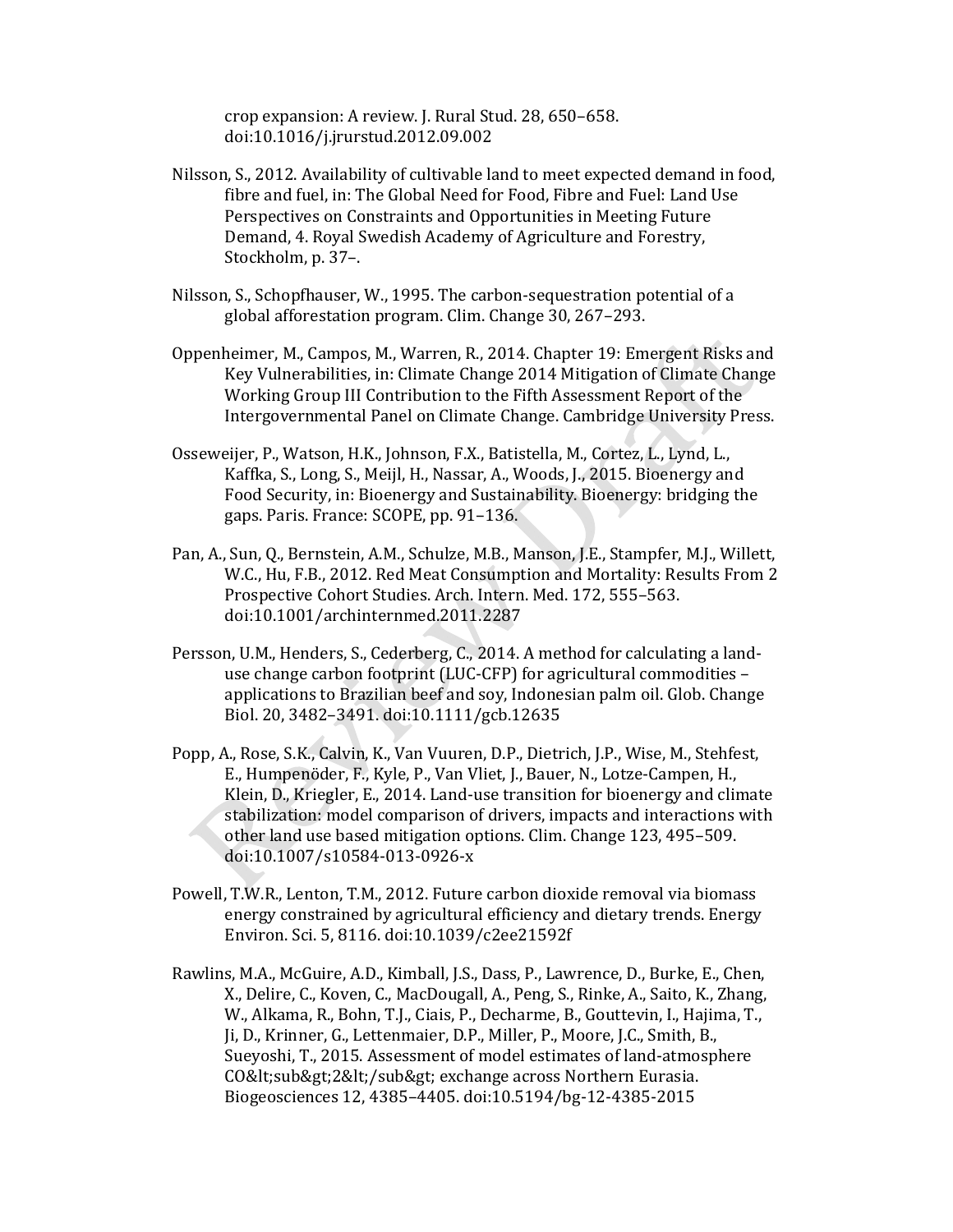- Rights and Resources Initiative, 2015. Who Owns the World's Land? A global baseline of formally recognized indigenous and community land rights. Washington, DC: RRI.
- Rights and Resources Initiative, 2014. Recognizing Indigenous and Community Rights: Priority Steps to Advance Development and Mitigate Climate Change, Supporting forest tenure, policy and market reforms. Rights and Resources Initiative, Washington DC.
- Rockström, J., Steffen, W., Noone, K., Persson, \AAsa, Chapin, F.S., Lambin, E.F., Lenton, T.M., Scheffer, M., Folke, C., Schellnhuber, H.J., others, 2009. A safe operating space for humanity. Nature 461, 472–475.
- Rogelj, J., Luderer, G., Pietzcker, R.C., Kriegler, E., Schaeffer, M., Krey, V., Riahi, K., 2015. Energy system transformations for limiting end-of-century warming to below 1.5 °C. Nat. Clim. Change 5, 519–527. doi:10.1038/nclimate2572
- Searchinger, T., Heimlich, R., 2015. Avoiding bioenergy competition for food crops and land (Working Paper), Installment 9, Creating a Sustainable Food Future. World Resources Institute, Washington DC.
- Smeets, E., Faaij, A., Lewandowski, I., Turkenburg, W., 2007. A bottom-up assessment and review of global bio-energy potentials to 2050. Prog. Energy Combust. Sci. 33, 56–106. doi:10.1016/j.pecs.2006.08.001
- Smith, L.J., Torn, M.S., 2013. Ecological limits to terrestrial biological carbon dioxide removal. Clim. Change 118, 89–103. doi:10.1007/s10584-012- 0682-3
- Smith, P., Bustamante, M., Ahammad, H., Clark, H., Dong, H., Elsiddig, E.A., Haberl, H., Harper, R., House, J., Jafari, M., others, 2014. Chapter 11: Agriculture, forestry and other land use (AFOLU), in: IPCC, 2014: Climate Change 2014: Mitigation of Climate Change. Contribution of Working Group III to the Fifth Assessment Report of the Intergovernmental Panel on Climate Change. pp. 811–922.
- Stehfest, E., Bouwman, L., Vuuren, D.P. van, Elzen, M.G.J. den, Eickhout, B., Kabat, P., 2009. Climate benefits of changing diet. Clim. Change 95, 83–102. doi:10.1007/s10584-008-9534-6
- Stevens, C., Winterbottom, R., Springer, J., Reytar, K., 2014. Securing Rights, Combating Climate Change: How Strengthening Community Forest Rights Mitigates Climate Change. World Resources Institute, Washington DC.
- Stocker, T.F., Qin, D., Plattner, G.-K., Alexander, L.V., Allen, S.K., Bindoff, N.L., Bréon, F.-M., Church, J.A., Cubasch, U., Emori, S., others, 2013. Technical summary, in: Climate Change 2013: The Physical Science Basis. Contribution of Working Group I to the Fifth Assessment Report of the Intergovernmental Panel on Climate Change. Cambridge University Press, pp. 33–115.